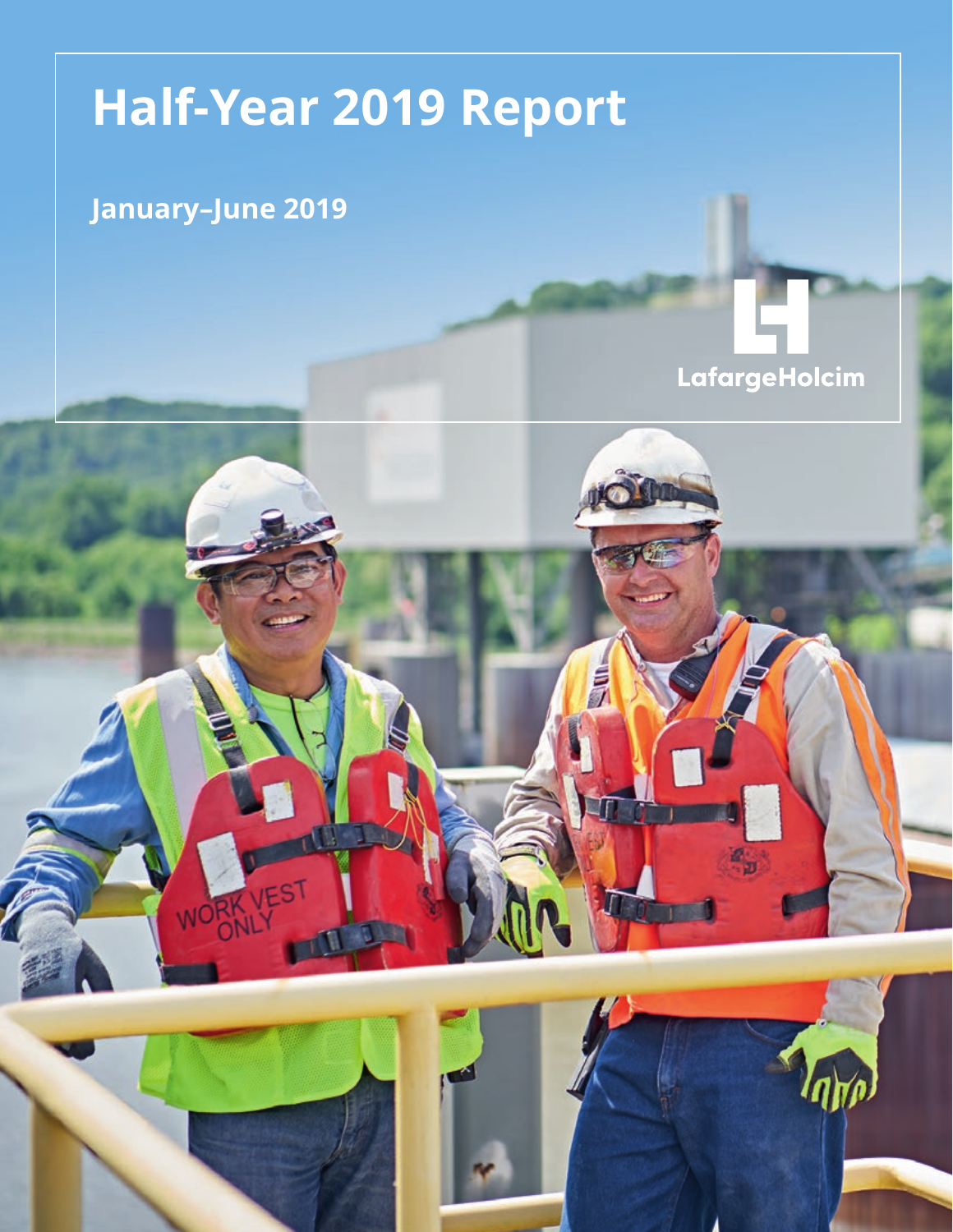### **Half-year 2019 Key figures**

| <b>Contents</b>         | In this report          | Page      |
|-------------------------|-------------------------|-----------|
| Shareholders'<br>letter | Shareholders' letter 03 | $03 - 06$ |

#### **Financial information**

Condensed consolidated financial statements 08 Notes to the condensed consolidated financial statements 15 Reconciliation of non-GAAP measures 28 Responsibility statement 32

#### **Key figures H1 2019:**

#### **+10.8%** Recurring EBITDA  $q$ rowth<sup>1</sup>

H1 2018: -1.4%

Net Sales growth

### **CHF2,662m** Recurring EBITDA1

H1 2018: CHF 2,484m

H1 2018: +4.8%

**+3.5%**

### **103.8m tonnes** Sales of cement

H1 2018: 108.2 m tonnes





**07—33**

The non-GAAP measures used in this report are defined on page 30.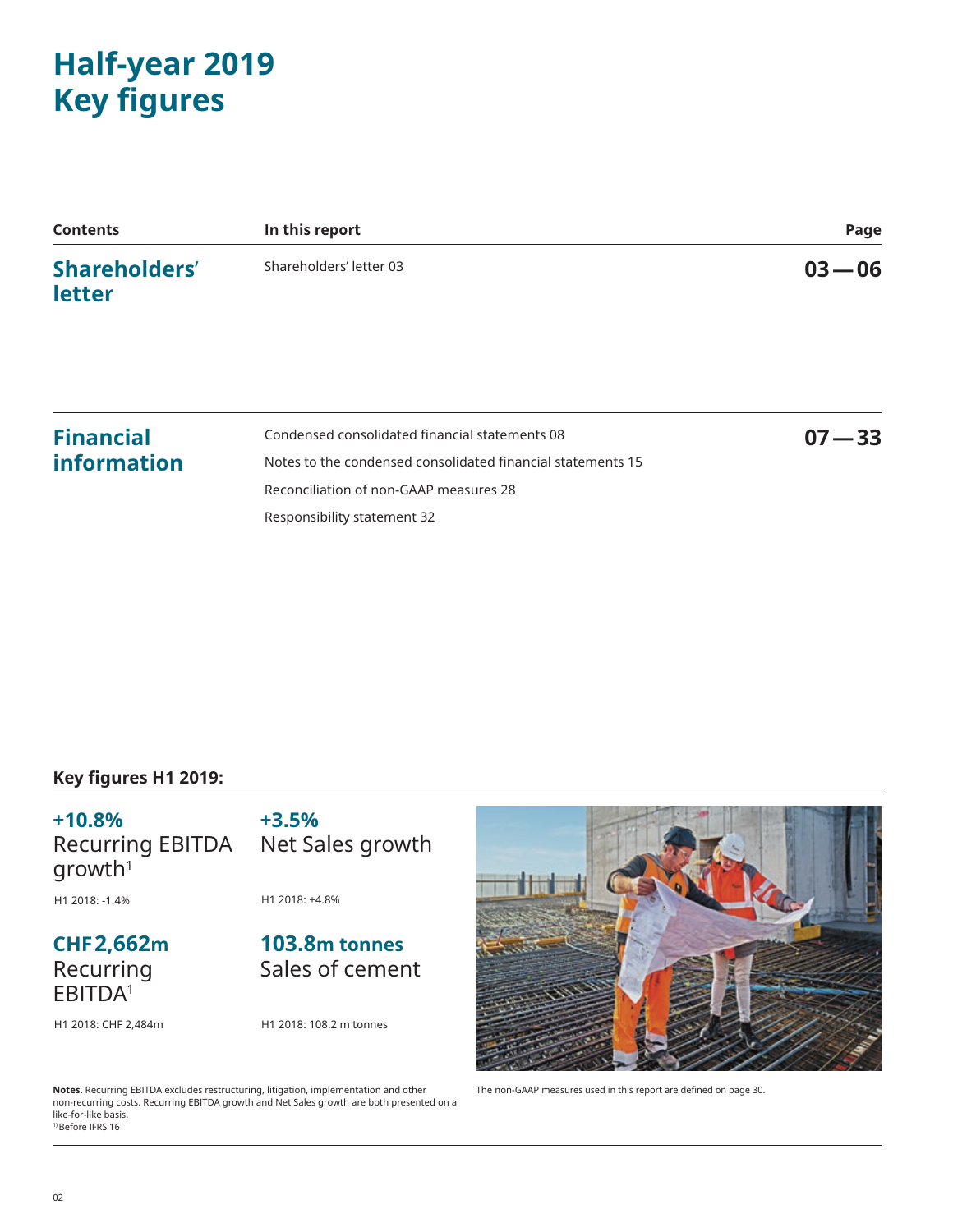### **Shareholders' Letter**

#### **Dear Shareholder,**

LafargeHolcim delivered strong half-year 2019 results with Net Sales amounting to CHF 13,059 million for the first half of 2019, growing by 3.5% like-for-like compared to the prior-year period. This achievement has been driven by successful pricing management and higher cement volumes. Net Sales grew in all regions supported by a favorable market environment in general and in particular in Europe and North America.

The Recurring EBITDA pre-IFRS16 during the reporting period reached CHF 2,662 million, up 10.8% on a like-for-like basis. Even though volumes were lower than expected, the Recurring EBITDA pre-IFRS16 in the second quarter improved strongly by 7.1% on a like-for-like basis. This was the fourth consecutive quarter of over-proportional growth of Recurring EBITDA pre-IFRS16 over Net Sales since the third quarter of 2018. The growth was driven by continuing positive price over cost momentum, thanks to strict cost discipline and effective price management. As announced, the SG&A cost savings program was completed in the first quarter 2019, delivering the targeted CHF 400 million cost savings on a run-rate basis.

Recurring EBITDA pre-IFRS16 like-for-like and profitability increased in all four business segments. The Aggregates and Ready-Mix Concrete businesses continued to improve margins and to close the gap with best-in-class performers.

Net Income attributable to shareholders of LafargeHolcim reached CHF 780 million versus CHF 371 million in the first half of 2018 benefitting from strong improvement of costs below Recurring EBITDA.

Restructuring, litigation, implementation and other non-recurring costs stood at CHF 71 million, compared to CHF 300 million in the first half of 2018. The decrease reflects the completion of the SG&A cost savings program in the first quarter 2019.

Net financial expenses before impairments & divestments and pre-IFRS16 for 2019 totaled CHF 329 million compared to CHF 455 million in the first half of 2018. This improvement is the result of successful refinancing and deleveraging actions. During the first half of the year, a EUR 500 million hybrid bond has been issued and expensive bonds have been successfully repurchased. Since January 2018, the Group has refinanced CHF 2.1 billion in total.

Excluding impairment & divestments, the Group's effective tax rate improved to 27.0% compared to 27.7% in the full year 2018. Earnings per share before impairments & divestments and pre-IFRS16 more than doubled to CHF 1.30 for the half-year.

Free Cash Flow pre-IFRS16 improved significantly by CHF 735 million to reach CHF 262 million compared to CHF -473 million in the first half of 2018 reflecting the improvement in Recurring EBITDA pre-IFRS16 and Net Working Capital, lower income tax and interest paid.

Net capital expenditure for the first half was CHF 606 million compared to CHF 526 million for the first half 2018. Net financial debt pre-IFRS16 was reduced by CHF 4,787 million compared to June 30, 2018, to CHF 11,340 million at the end of June 2019, down 30% and allowing the company to reach the deleveraging target faster than anticipated. This very strong improvement has been achieved through successful initiatives and highly valueaccretive divestments in Southeast Asia.

Both credit rating agencies, Moody's and Standard Poor's, upgraded the company's outlook to "stable" in March 2019.

The divestments of Indonesia, Malaysia and Singapore have been successfully closed. For the Philippines, a selling agreement was signed with closing subject to customary and regulatory approval. These transactions have been executed with a high valuation, above 21 times 2018 Recurring EBITDA and result in a significant deleverage of 0.6 times Net Debt to Recurring EBITDA ratio. After the closing of the Philippines transaction, the exit from the hyper-competitive arena of Southeast Asia will be completed.

The company has signed 6 bolt-on acquisitions in attractive markets which will help to fuel future growth. The acquisitions in Romania, Australia, Germany, the United States and Canada will allow LafargeHolcim to strengthen its RMX and precast concrete businesses in growth markets.

In the first six months, the company continued to reduce its CO2 emissions per ton of cementitious material by 1.4% compared to the prior-year period. The use of alternative fuels such as waste and biomass to replace fossil fuel grew by over 10% during the same period. Since 1990, LafargeHolcim has reduced its net carbon emissions per ton of cement by more than 25 percent – leading international cement companies with the highest reduction compared to the 1990 baseline. With a target of 520 kg net CO2/ton by 2030, LafargeHolcim remains the most ambitious company in the sector, committed to reducing emission levels in line with a 2 degree scenario, as agreed at the COP21 world climate conference in Paris. Health & Safety also improved with the Lost Time Injury Frequency Rate (LTIFR) continuing its downward trend.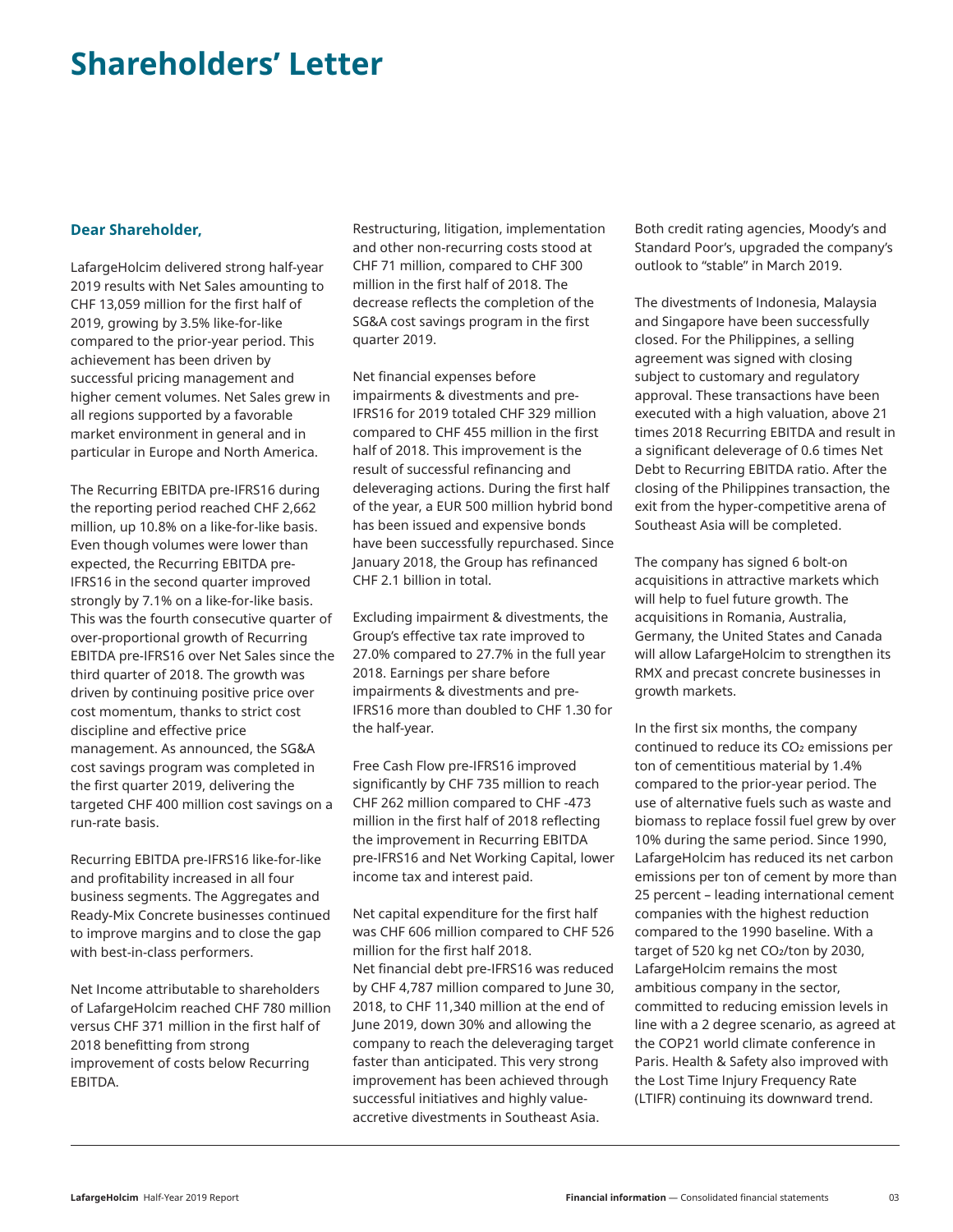#### *Asia Pacific Europe*

|                                        |               | .     |
|----------------------------------------|---------------|-------|
| Sales of cement                        | million t     | 38.9  |
| Sales of aggregates                    | million t     | 13.3  |
| Sales of ready-mix<br>concrete         | million $m3$  | 52    |
| Net sales to external<br>customers     | million CHF   | 3.417 |
| Like-for-like growth                   | $\frac{0}{0}$ | 21%   |
| <b>Recurring EBITDA</b><br>pre-IFRS 16 | million CHF   | 860   |
| Like-for-like growth                   |               | 17.4% |

Asia Pacific continued to show solid profitability growth driven by positive price development in India, sustained performance in China and good cost control across the region.

Cement volumes sold of 38.9 million tonnes in half-year 2019 was slightly below prior year on a like-for-like basis, attributable to delayed infrastructure budget approvals in the Philippines. Cement sales volumes in India reached the prior-year level, compensating for the impact of national elections.

Net Sales to external customers grew by 2.1% on a like-for-like basis with price gains in India moderated by infrastructure project delays in the Philippines and Australia. Recurring EBITDA pre-IFRS16 increased 17.4% on a like-for-like basis with improved margins in all segments.

In half-year 2019, LafargeHolcim successfully closed the divestment of its activities in Indonesia, Malaysia and Singapore. The disposal of its shareholding in the Philippines has been signed and is expected to close in the fourth quarter 2019, subject to customary and regulatory approvals. The transactions are highly value-accretive and result in significant deleveraging of 0.6 times Net Debt to Recurring EBITDA ratio (pre-IFRS16, at constant foreign exchange rate and closing of the Philippines' divestment before end of 2019).

 $H1, 2010$ 

|                                    |              | H1 2019 |
|------------------------------------|--------------|---------|
| Sales of cement                    | million t    | 22.5    |
| Sales of aggregates                | million t    | 57.2    |
| Sales of ready-mix<br>concrete     | million $m3$ | 9 R     |
| Net sales to external<br>customers | million CHF  | 3.796   |
| Like-for-like growth               | 0/2          | 7 2%    |
| Recurring EBITDA<br>pre-IFRS 16    | million CHF  | 678     |
| Like-for-like growth               |              | 17.1%   |

After a very good first quarter, the Europe region's sales volume growth normalized in the second quarter. Successfully realized price increases continued to support revenue growth in all countries and segments.

Cement volumes sold in half-year 2019 reached 22.5 million tonnes, improving 5.5% on a like-for-like basis, mainly driven by good project demand in France, residential market demand in Spain and strong infrastructure demand in East Europe (mainly Romania and Poland).

Aggregates volumes sold in half-year 2019 stood at 57.2 million tonnes, slight down 2.7% on a like-for-like basis, mainly due to phasing of big projects and a slowdown in the road segment in Poland.

Ready-mix concrete volumes sold were 9.6 million cubic meters, with growth of 3.5% on a like-for-like basis, mainly coming from France and Germany.

Favorable market environment and margin improvement in the three main segments account for the Net Sales to external customers increase of 7.2% like-for-like basis and over-proportional Recurring EBITDA pre-IFRS16 growth of 17.1% on a like-for-like basis.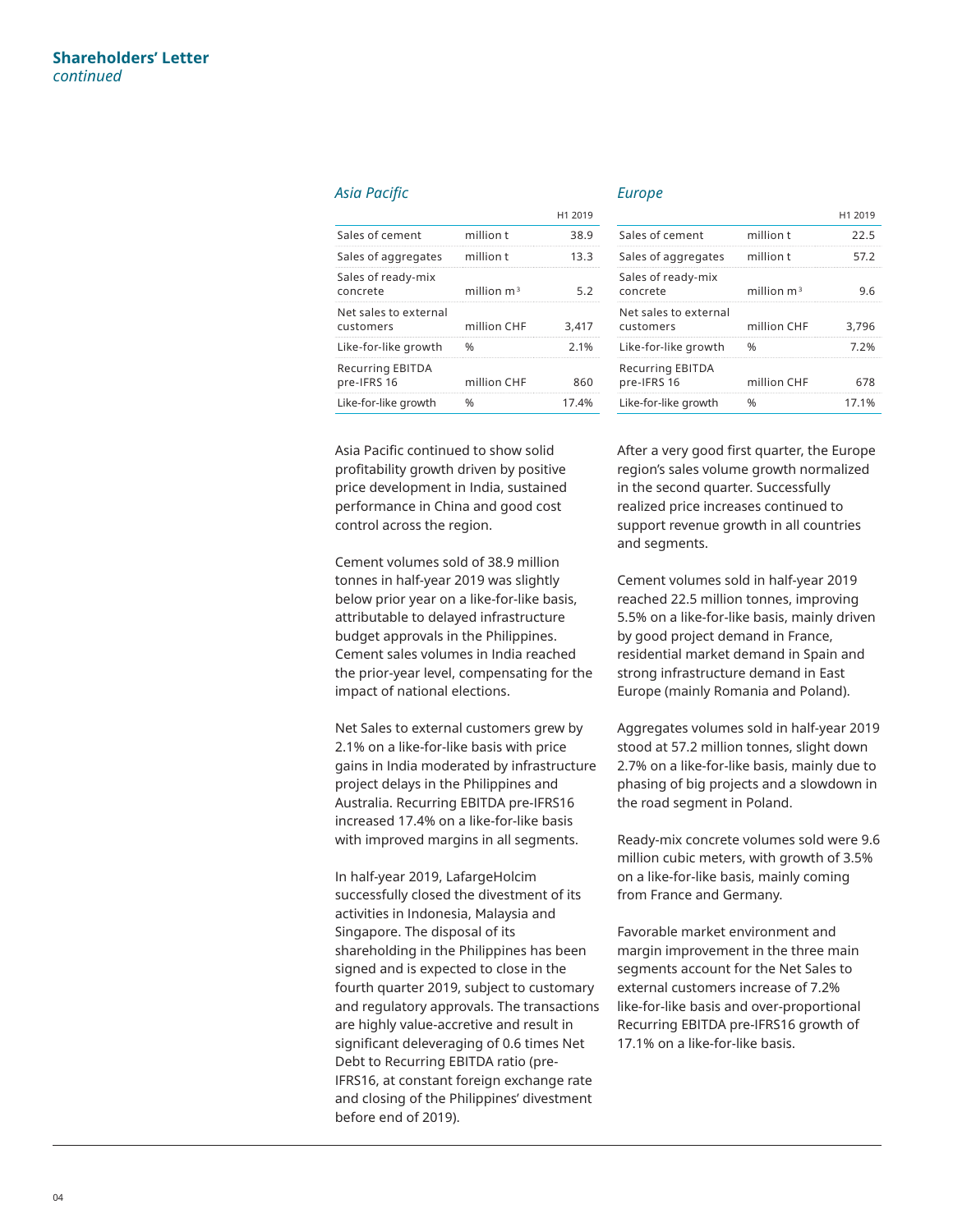|                                        |               | <b>HI/UI</b> |
|----------------------------------------|---------------|--------------|
| Sales of cement                        | million t     | 12.1         |
| Sales of aggregates                    | million t     | 2.0          |
| Sales of ready-mix<br>concrete         | million $m3$  | フ5           |
| Net sales to external<br>customers     | million CHF   | 1.331        |
| Like-for-like growth                   | $\frac{0}{0}$ | 3.1%         |
| <b>Recurring EBITDA</b><br>pre-IFRS 16 | million CHF   | 446          |
| Like-for-like growth                   | 0/2           | $-4.1\%$     |
|                                        |               |              |

The Latin America region had a mixed half-year 2019 with improving demand in Brazil and large infrastructure project demand in El Salvador, balanced by postponement of public projects in Mexico after the presidential change in 2018.

Cement volumes sold stood at 12.1 million tonnes, decreasing 4.2% on a like-for-like basis, impacted by the post-election challenges in Mexico and softer demand in Argentina and Ecuador.

Ready-mix concrete volumes sold decreased by 11.3% compared to prior year on a like-for-like basis, mainly due to a halt of major infrastructure projects in Mexico.

Effective pricing management across the region pushed Net Sales to external customers to CHF 1,331 million, an increase of 3.1% on a like-for-like basis. Recurring EBITDA pre-IFRS16 declined by 4.1% on a like-for-like basis due to lower volumes, partially offset by strong operational performance and cost savings initiatives.

#### *Latin America Middle East Africa*

 $\frac{1}{2}$ 

|                                        |               | H1 2019 |
|----------------------------------------|---------------|---------|
| Sales of cement                        | million t     | 17.6    |
| Sales of aggregates                    | million t     | 3 4     |
| Sales of ready-mix<br>concrete         | million $m3$  | 1 G     |
| Net sales to external<br>customers     | million CHF   | 1.476   |
| Like-for-like growth                   | $\frac{0}{0}$ | U 30%   |
| <b>Recurring EBITDA</b><br>pre-IFRS 16 | million CHF   | 327     |
| Like-for-like growth                   |               | -6 60   |

After a difficult 2018 and first quarter 2019, Middle East Africa region showed signs of a turnaround, delivering positive Recurring EBITDA growth in the second quarter.

Cement volumes sold reached 17.6 million tonnes, slightly below prior year, mainly driven by recovering market demand in Nigeria, Iraq and Algeria offset by Egypt.

Aggregates volumes sold stood at 3.4 million tonnes, or 16.8% lower on a like-for-like basis with discontinuation of loss-making operations in Egypt.

Ready-mix concrete volumes sold reached 1.9 million cubic meters, 3.5% lower on a like-for-like basis.

Net Sales to external customers in half year 2019 reached CHF 1,476 million, increasing 0.3% on a like-for-like basis as price gains in key markets compensated for slightly lower sales volumes. Recurring EBITDA pre-IFRS16 of CHF 327 million was 6.6% lower on a like-for-like basis, impacted by the challenging first quarter.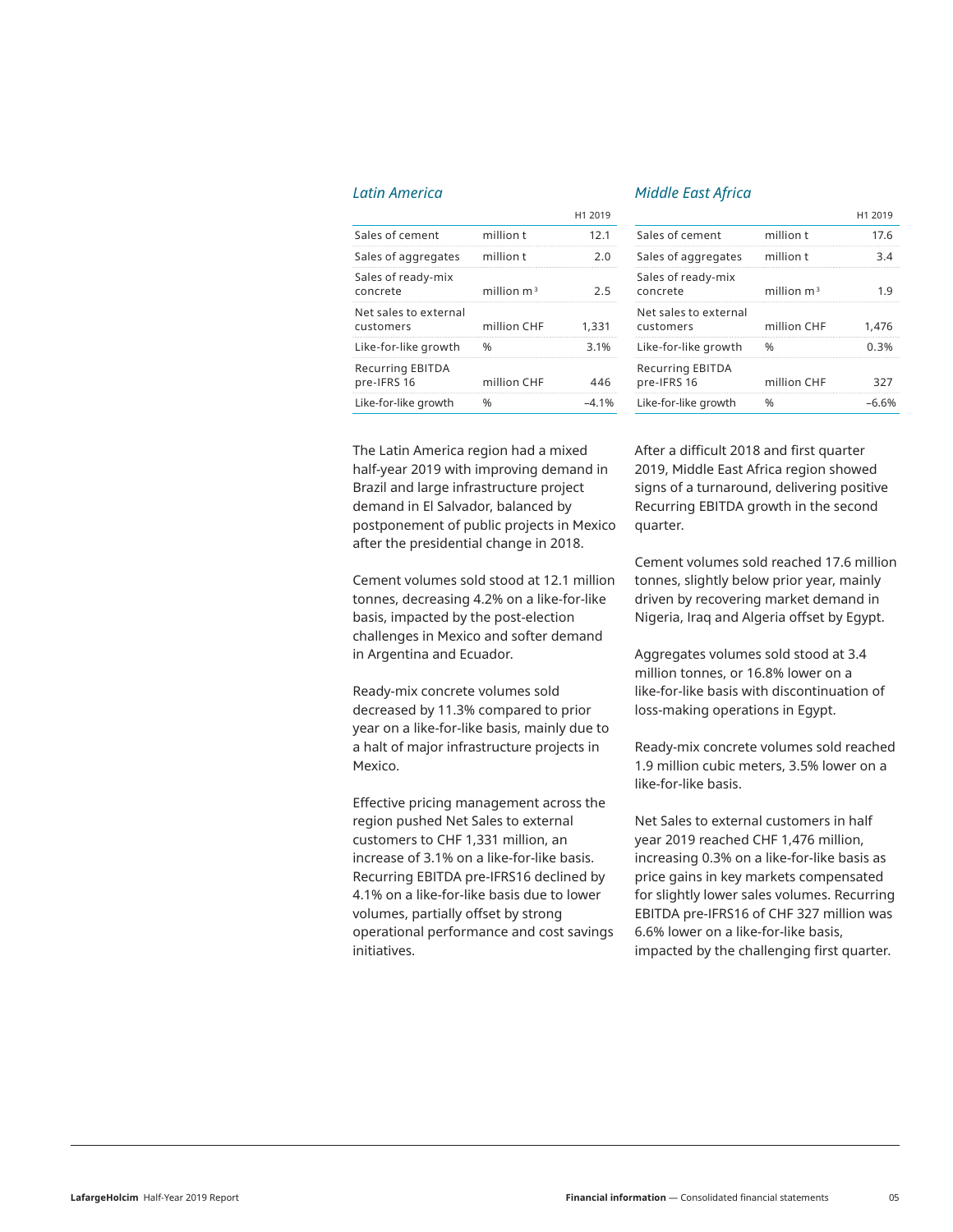#### *North America*

|                                        |              | <b>HI/UI</b> |
|----------------------------------------|--------------|--------------|
| Sales of cement                        | million t    | 91           |
| Sales of aggregates                    | million t    | 45.7         |
| Sales of ready-mix<br>concrete         | million $m3$ |              |
| Net sales to external<br>customers     | million CHF  | 2.645        |
| Like-for-like growth                   | 0/2          | 2.8%         |
| <b>Recurring EBITDA</b><br>pre-IFRS 16 | million CHF  | 495          |
| Like-for-like growth                   |              | 1 በ‰         |

The macroeconomic environment remained favorable in North America with a strong order backlog and several large projects already captured. Moderating the positive trend was the prolonged flooding of the Mississippi river system, hindering product shipments, increasing cost for less favorable transportation modes and lengthening delivery distances to our customers.

Cement and aggregate volumes sold increased in excess of 2% on like-for-like basis. This increase was supported by a strong start to the year, particularly in the US, while Canada volumes were strong in the western part of the country including exports to the US.

Ready-mix concrete volumes sold were 4.4 million cubic meters, reflecting a like-forlike decrease of 6.6%, mainly attributable to regional weather and large project timing.

Net Sales to external customers improved to CHF 2,645 million, a like-for-like increase of 2.8% over the prior year, driven by sales volume and price gains. Recurring EBITDA pre-IFRS16 reached CHF 495 million, an improvement of 1.0% over the prior-year period on a like-for-like basis as revenue growth and strong progress on the SG&A reduction plan were largely offset by incremental cost associated with the Mississippi river system flooding.

#### **2019 Outlook**

 $H = 2010$ 

The outlook for 2019 is unchanged with solid global market demand expected to continue in 2019 with the following market trends:

- **•** Continued market growth in North America
- **•** Softer but stabilizing cement demand in Latin America
- **•** Continued demand growth in Europe
- **•** Stabilizing market conditions in Middle East Africa
- **•** Continued demand growth in Asia Pacific

Based on the above trends and the successful execution of Strategy 2022, the previously communicated targets are confirmed for 2019:

- **•** Net Sales growth of 3 to 5 percent on a like-for-like basis
- **•** Recurring EBITDA pre-IFRS16 growth of at least 5 percent on a like-for-like basis
- **•** Ratio of Net Debt to Recurring EBITDA pre-IFRS16 and at constant foreign exchange 2 times or less by end of 2019
- **•** Continue improving cash conversion
- **•** Capex and Bolt-on acquisitions less than CHF 2 billion



**Beat Hess** *Chairman*

**Jan Jenisch** *Chief Executive Officer*

July 30, 2019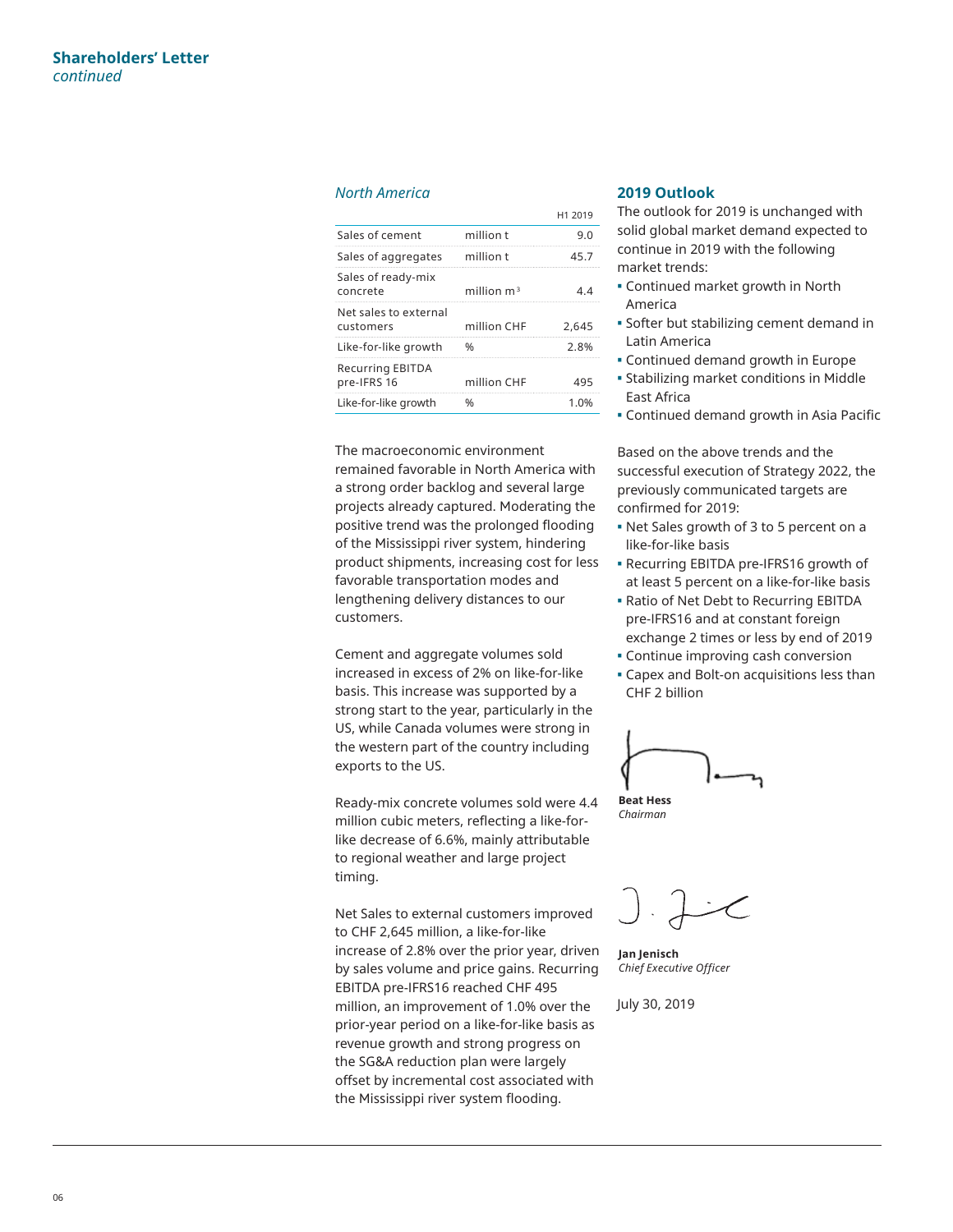## **Financial information**

| <b>Condensed Consolidated Statement of</b><br><b>Income</b>                                    | 8  |
|------------------------------------------------------------------------------------------------|----|
| <b>Condensed Consolidated Statement of</b><br>comprehensive income                             | 9  |
| <b>Condensed Consolidated Statement of</b><br><b>Financial Position</b>                        | 10 |
| <b>Condensed Consolidated Statement of</b><br><b>Changes in Equity</b>                         | 12 |
| <b>Condensed Consolidated Statement of Cash</b><br><b>Flows</b>                                | 13 |
| <b>Principal exchange rates</b>                                                                | 14 |
| <b>Notes to the condensed consolidated</b><br>financial statements                             | 15 |
| <b>Auditor's report on review</b><br>of interim condensed consolidated<br>financial statements | 27 |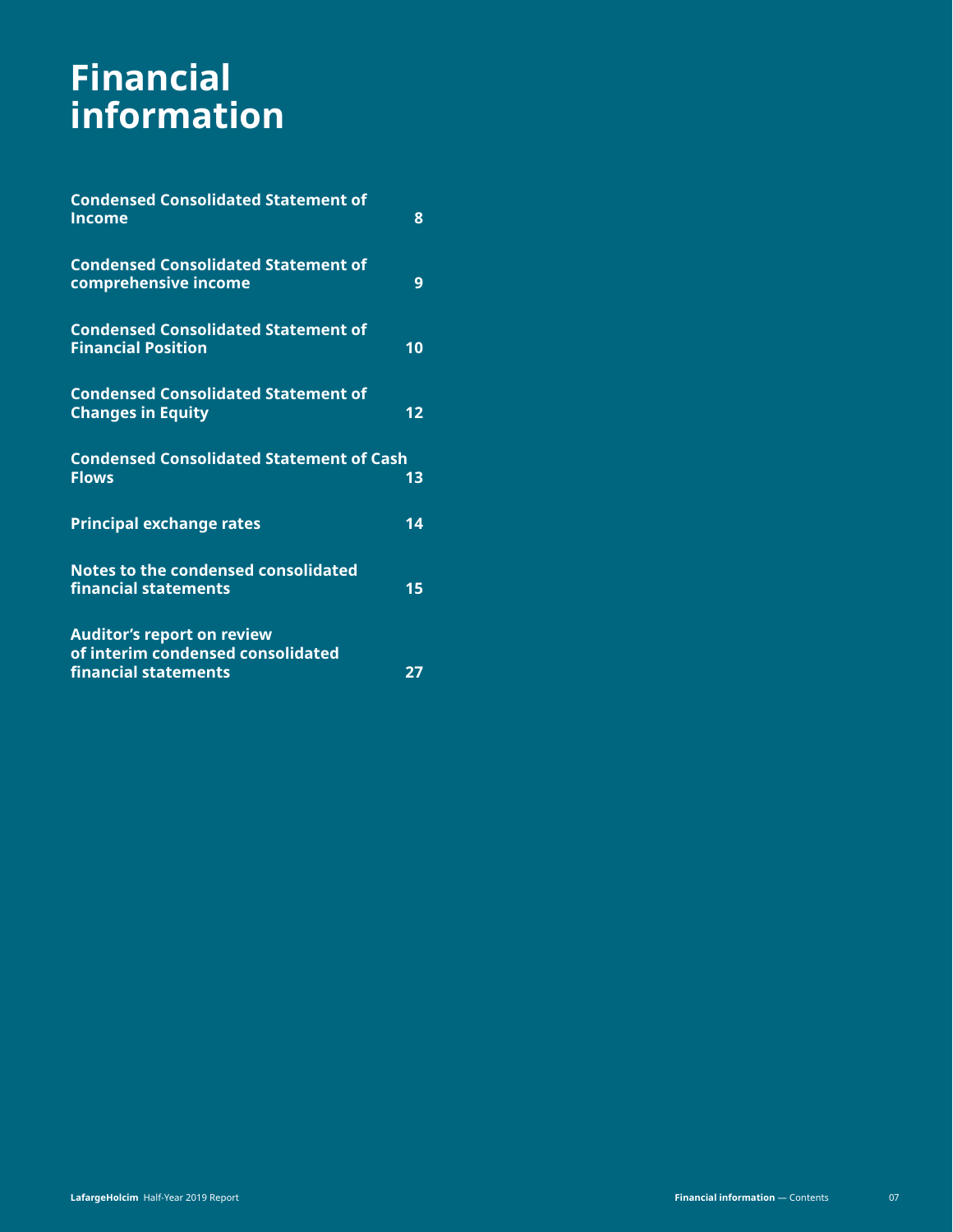### **Condensed consolidated statement of income of LafargeHolcim**

| Million CHF                                                                                                                                  | <b>Notes</b>   | H1 2019<br><b>Unaudited</b> | H1 2018<br>Unaudited |
|----------------------------------------------------------------------------------------------------------------------------------------------|----------------|-----------------------------|----------------------|
| <b>Net sales</b>                                                                                                                             |                | 13,059                      | 13,272               |
| Production cost of goods sold <sup>1</sup>                                                                                                   |                | (7,768)                     | (7,893)              |
| <b>Gross profit</b>                                                                                                                          |                | 5,291                       | 5,379                |
| Distribution and selling expenses <sup>2</sup>                                                                                               |                | (3, 298)                    | (3, 443)             |
| Administration expenses <sup>3</sup>                                                                                                         |                | (684)                       | (1,072)              |
| Share of profit of joint ventures                                                                                                            |                | 272                         | 213                  |
| <b>Operating profit</b>                                                                                                                      |                | 1,581                       | 1,078                |
| Profit on disposals and other non-operating income                                                                                           | 6              | 299                         | 40                   |
| Loss on disposals and other non-operating expenses                                                                                           | $\overline{7}$ | (51)                        | (92)                 |
| Share of profit of associates                                                                                                                |                | $\overline{7}$              | 9                    |
| Financial income                                                                                                                             | 8              | 73                          | 72                   |
| Financial expenses                                                                                                                           | 9              | (451)                       | (521)                |
| <b>Net income before taxes</b>                                                                                                               |                | 1,458                       | 585                  |
| Income taxes                                                                                                                                 | 10             | (330)                       | (191)                |
| <b>Net income</b>                                                                                                                            |                | 1,128                       | 394                  |
| Net income attributable to:                                                                                                                  |                |                             |                      |
| Shareholders of LafargeHolcim Ltd                                                                                                            |                | 1.009                       | 318                  |
| Non-controlling interest                                                                                                                     |                | 119                         | 76                   |
| Earnings per share in CHF                                                                                                                    |                |                             |                      |
| Earnings per share                                                                                                                           | 11             | 1.68                        | 0.53                 |
| Fully diluted earnings per share                                                                                                             | 11             | 1.68                        | 0.53                 |
| <sup>1</sup> Includes CHE-7 million of restructuring litigation, implementation and other non-recurring costs in 2019 (2018; CHE-35 million) |                |                             |                      |

1 Includes CHF -7 million of restructuring, litigation, implementation and other non-recurring costs in 2019 (2018: CHF -35 million).

2 Includes CHF -3 million of restructuring, litigation, implementation and other non-recurring costs in 2019 (2018: CHF - 9 million).

3 Includes CHF -61 million of restructuring, litigation, implementation and other non-recurring costs in 2019 (2018: CHF -257 million).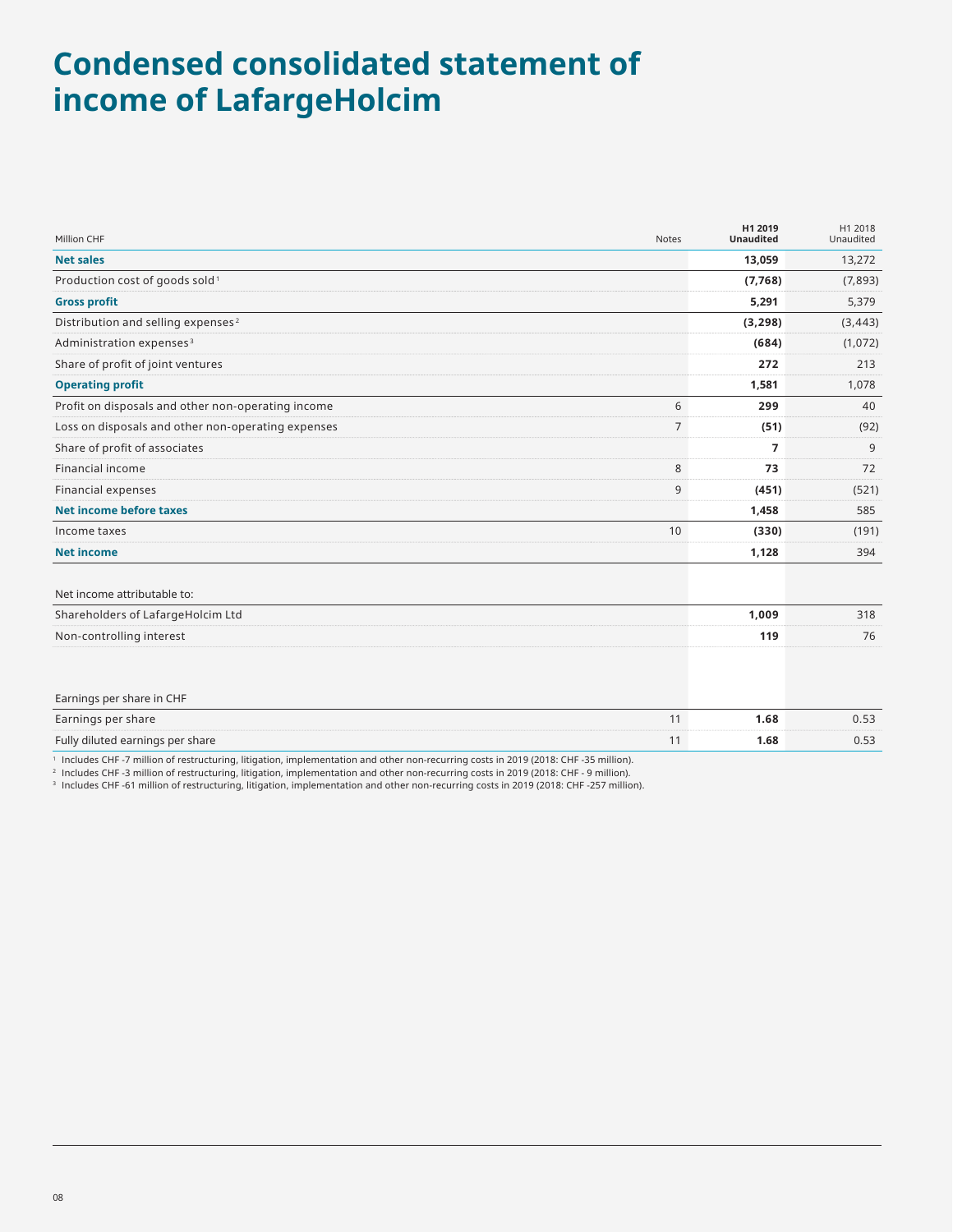### **Condensed consolidated statement of comprehensive income of LafargeHolcim**

| Million CHF                                                                                                                                                                             | Notes | H1 2019<br><b>Unaudited</b> | H1 2018<br>Unaudited |
|-----------------------------------------------------------------------------------------------------------------------------------------------------------------------------------------|-------|-----------------------------|----------------------|
| <b>Net income</b>                                                                                                                                                                       |       | 1,128                       | 394                  |
|                                                                                                                                                                                         |       |                             |                      |
| Other comprehensive income                                                                                                                                                              |       |                             |                      |
| Items that will be reclassified to the statement of income in future periods                                                                                                            |       |                             |                      |
| Currency translation effects                                                                                                                                                            |       |                             |                      |
| - Exchange differences on translation                                                                                                                                                   |       | 67                          | (723)                |
| - Realized through statement of income                                                                                                                                                  |       | 0                           | $\overline{4}$       |
| - Tax effect                                                                                                                                                                            |       | (1)                         | (14)                 |
| Cash flow hedges                                                                                                                                                                        |       |                             |                      |
| - Change in fair value                                                                                                                                                                  |       | (15)                        | 25                   |
| - Realized through statement of income                                                                                                                                                  |       | (19)                        | 10                   |
| - Tax effect                                                                                                                                                                            |       | 5                           | (9)                  |
| Net investment hedges in subsidiaries                                                                                                                                                   |       |                             |                      |
| - Change in fair value                                                                                                                                                                  |       | 0                           | $\mathbf{1}$         |
| - Realized through statement of income                                                                                                                                                  |       | 6                           | $\mathbf 0$          |
| - Tax effect                                                                                                                                                                            |       | 0                           | 3                    |
| <b>Subtotal</b>                                                                                                                                                                         |       | 42                          | (704)                |
|                                                                                                                                                                                         |       |                             |                      |
| Items that will not be reclassified to the statement of income in future periods                                                                                                        |       |                             |                      |
| Defined benefit plans                                                                                                                                                                   |       |                             |                      |
| - Remeasurements                                                                                                                                                                        |       | $(210)^2$                   | 3281                 |
| - Tax effect                                                                                                                                                                            |       | 46                          | (64)                 |
| Strategic equity investments at fair value through other comprehensive income                                                                                                           |       |                             |                      |
| - Change in fair value                                                                                                                                                                  |       | з                           | $\mathbf{1}$         |
| - Tax effect                                                                                                                                                                            |       | 0                           | $\mathbf{0}$         |
| <b>Subtotal</b>                                                                                                                                                                         |       | (161)                       | 265                  |
|                                                                                                                                                                                         |       |                             |                      |
| <b>Total other comprehensive income</b>                                                                                                                                                 |       | (119)                       | (439)                |
| <b>Total comprehensive income</b>                                                                                                                                                       |       | 1,009                       | (45)                 |
|                                                                                                                                                                                         |       |                             |                      |
| Total comprehensive income attributable to:                                                                                                                                             |       |                             |                      |
| Shareholders of LafargeHolcim Ltd                                                                                                                                                       |       | 751                         | (3)                  |
| Non-controlling interest                                                                                                                                                                |       | 258                         | (42)                 |
| The amount of CHE 328 million mainly relates to actuarial gains arising from the increase in the discount rate during the first half year 2018 in the United Kingdom, North America and |       |                             |                      |

ng from the increase in the discount rate during the first ha<br> Switzerland.

<sup>2</sup> The amount of CHF -210 million mainly relates to actuarial losses arising from the decrease in the discount rate during the first half year 2019 in all the countries.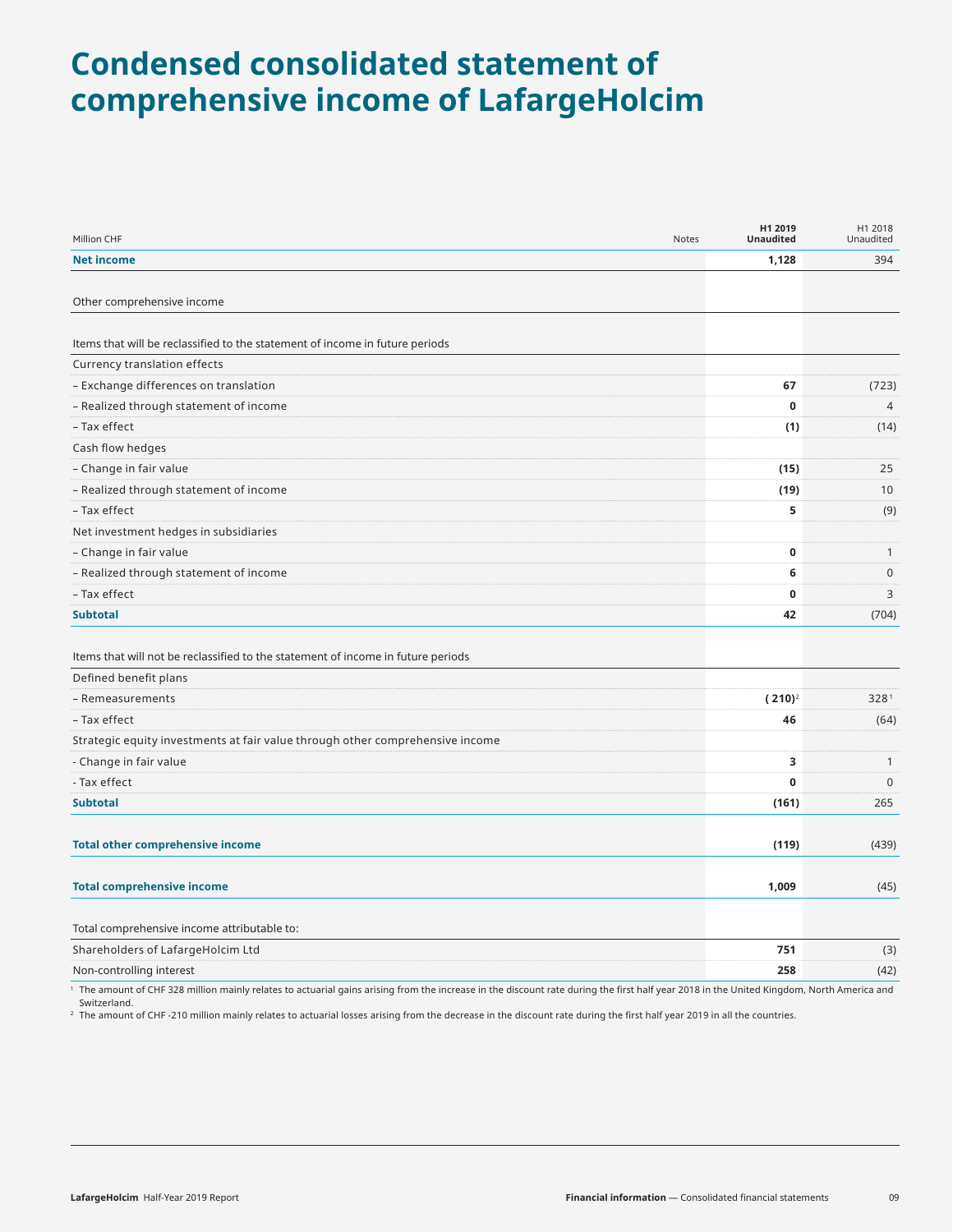### **Condensed consolidated statement of financial position of LafargeHolcim**

| Million CHF                                                | <b>Notes</b> | 30.06.2019<br><b>Unaudited</b> | 31.12.2018<br>Audited | 30.06.2018<br>Unaudited |
|------------------------------------------------------------|--------------|--------------------------------|-----------------------|-------------------------|
| <b>Assets</b>                                              |              |                                |                       |                         |
|                                                            |              |                                |                       |                         |
| Cash and cash equivalents                                  |              | 3,045                          | 2,515                 | 2,466                   |
| Short-term derivative assets                               |              | 29                             | 66                    | 66                      |
| Current financial receivables                              |              | 134                            | 180                   | 146                     |
| Trade accounts receivable                                  |              | 3,733                          | 3,229                 | 4,134                   |
| Inventories                                                |              | 2,922                          | 3,081                 | 3,250                   |
| Prepaid expenses and other current assets                  |              | 1,255                          | 1,276                 | 1,348                   |
| Assets classified as held for sale                         | 12           | 1,330                          | 1,311                 | 17                      |
| <b>Total current assets</b>                                |              | 12,448                         | 11,658                | 11,428                  |
| Long-term financial investments and other long-term assets |              | 1,166                          | 1,111                 | 1,033                   |
| Investments in associates and joint ventures               |              | 3,194                          | 3,133                 | 3,215                   |
| Property, plant and equipment                              |              | 27,584                         | 27,890                | 29,346                  |
| Goodwill                                                   |              | 13,127                         | 14,045                | 14,326                  |
| Intangible assets                                          |              | 708                            | 810                   | 935                     |
| Deferred tax assets                                        |              | 658                            | 651                   | 828                     |
| Pension assets                                             |              | 308                            | 371                   | 518                     |
| Long-term derivative assets                                |              | 25                             | 26                    | 38                      |
| <b>Total non-current assets</b>                            |              | 46,769                         | 48,037                | 50,240                  |
| <b>Total assets</b>                                        |              | 59,217                         | 59,695                | 61,668                  |
|                                                            |              |                                |                       |                         |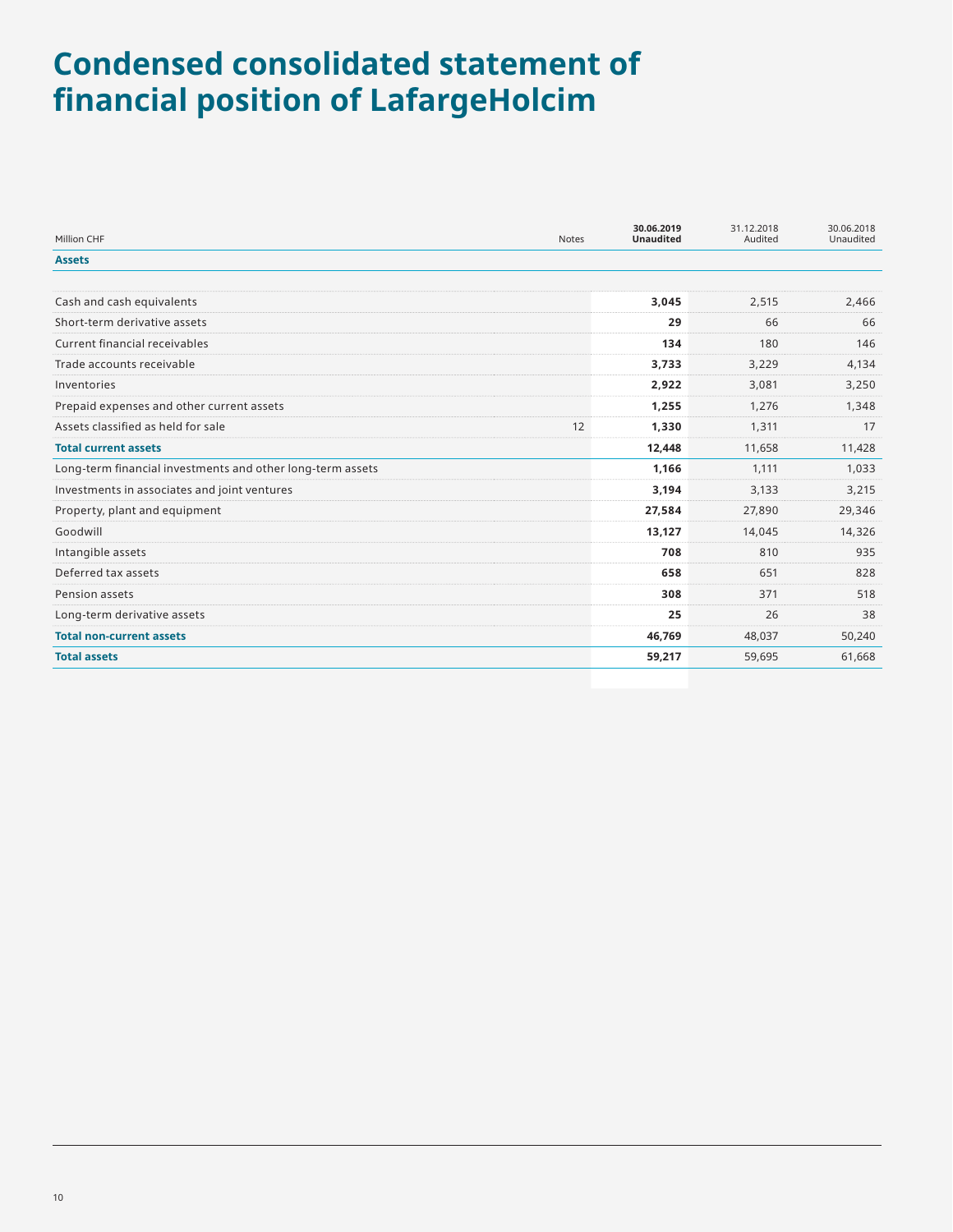| Million CHF                                                             | <b>Notes</b> | 30.06.2019<br><b>Unaudited</b> | 31.12.2018<br>Audited | 30.06.2018<br>Unaudited |
|-------------------------------------------------------------------------|--------------|--------------------------------|-----------------------|-------------------------|
| <b>Liabilities and shareholders' equity</b>                             |              |                                |                       |                         |
|                                                                         |              |                                |                       |                         |
| Trade accounts payable                                                  |              | 3,518                          | 3,770                 | 3,964                   |
| <b>Current financial liabilities</b>                                    | 13           | 2,862                          | 3,063                 | 4,891                   |
| Current income tax liabilities                                          |              | 617                            | 634                   | 555                     |
| Other current liabilities                                               |              | 2,125                          | 2,191                 | 2,283                   |
| Short-term provisions                                                   |              | 437                            | 443                   | 554                     |
| Liabilities directly associated with assets classified as held for sale | 12           | 272                            | 627                   | $\Omega$                |
| <b>Total current liabilities</b>                                        |              | 9,831                          | 10,727                | 12,246                  |
| Long-term financial liabilities                                         | 13           | 12,886                         | 13,061                | 13,807                  |
| Defined benefit obligations                                             |              | 1,737                          | 1.603                 | 1,704                   |
| Long-term income tax liabilites                                         |              | 335                            | 449                   | 431                     |
| Deferred tax liabilities                                                |              | 2,115                          | 2,259                 | 2,322                   |
| Long-term provisions                                                    |              | 1,502                          | 1,542                 | 1,648                   |
| <b>Total non-current liabilities</b>                                    |              | 18,576                         | 18,914                | 19,912                  |
| <b>Total liabilities</b>                                                |              | 28,406                         | 29,642                | 32,158                  |
| Share capital                                                           |              | 1,252                          | 1,214                 | 1,214                   |
| Capital surplus                                                         |              | 22,822                         | 23,157                | 23,144                  |
| Treasury shares                                                         |              | (645)                          | (612)                 | (616)                   |
| Reserves                                                                |              | 4,501                          | 3,166                 | 2,721                   |
| Total equity attributable to shareholders of LafargeHolcim Ltd          |              | 27,930                         | 26,925                | 26,463                  |
| Non-controlling interest                                                |              | 2,881                          | 3,128                 | 3,047                   |
| <b>Total shareholders' equity</b>                                       |              | 30,811                         | 30,053                | 29,510                  |
| <b>Total liabilities and shareholders' equity</b>                       |              | 59,217                         | 59,695                | 61,668                  |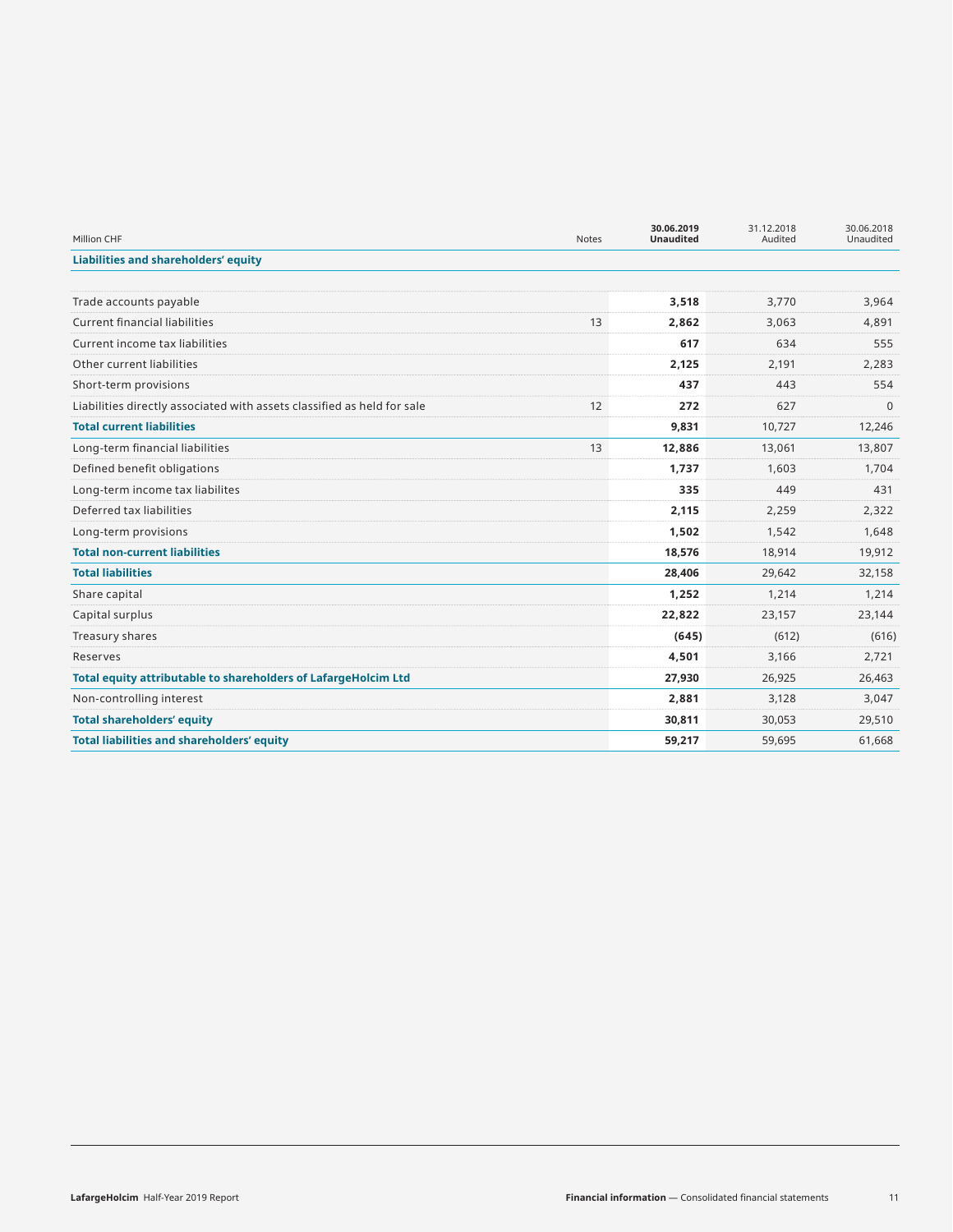### **Condensed consolidated statement of Changes in Equity of LafargeHolcim**

| Million CHF                                                   | Share<br>capital | Capital<br>surplus | <b>Treasury</b><br>shares | Currency<br>translation<br>adjust-<br>ments | Other<br>reserves | Retained<br>earnings | <b>Total equity</b><br>attributable to<br>shareholders<br>of LafargeHol-<br>cim Ltd | Non-con-<br>trolling<br>interest | <b>Total</b><br>sharehold-<br>ers'<br>equity |
|---------------------------------------------------------------|------------------|--------------------|---------------------------|---------------------------------------------|-------------------|----------------------|-------------------------------------------------------------------------------------|----------------------------------|----------------------------------------------|
| <b>Equity as at December 31, 2018</b>                         | 1,214            | 23,157             | (612)                     | (14, 019)                                   | 41                | 17,144               | 26,925                                                                              | 3,128                            | 30,053                                       |
| Impact of change in accounting<br>policies <sup>1</sup>       |                  |                    |                           |                                             |                   | (36)                 | (36)                                                                                | (2)                              | (38)                                         |
| <b>Restated Equity as at January 1, 2019</b>                  | 1,214            | 23,158             | (612)                     | (14, 019)                                   | 41                | 17,108               | 26,890                                                                              | 3,126                            | 30,015                                       |
| Net income                                                    |                  |                    |                           |                                             |                   | 1,009                | 1,009                                                                               | 119                              | 1,128                                        |
| Other comprehensive earnings                                  |                  |                    |                           | (74)                                        | (26)              | (158)                | (258)                                                                               | 139                              | (119)                                        |
| <b>Total comprehensive earnings</b>                           |                  |                    |                           | (74)                                        | (26)              | 852                  | 751                                                                                 | 258                              | 1,009                                        |
| Payout                                                        |                  | (322)              |                           |                                             |                   |                      | (322)                                                                               | (70)                             | (392)                                        |
| Scrip dividend <sup>2</sup>                                   | 39               | (39)               |                           |                                             |                   |                      |                                                                                     |                                  |                                              |
| Subordinated fixed rate resettable<br>notes <sup>3</sup>      |                  |                    |                           |                                             |                   | 558                  | 558                                                                                 |                                  | 558                                          |
| Hyperinflation <sup>4</sup>                                   |                  |                    |                           |                                             |                   | 31                   | 31                                                                                  | 8                                | 39                                           |
| Change in treasury shares                                     |                  |                    | (51)                      |                                             |                   | 4                    | (47)                                                                                |                                  | (47)                                         |
| Share-based remuneration                                      |                  | 27                 |                           |                                             |                   |                      | 27                                                                                  |                                  | 27                                           |
| (Disposal) Acquisition of participation<br>in Group companies |                  |                    |                           |                                             |                   |                      |                                                                                     | (441)                            | (441)                                        |
| Change in participation in existing<br>Group companies        |                  |                    | 18                        |                                             |                   | 26                   | 44                                                                                  |                                  | 44                                           |
| Equity as at June 30, 2019 (Unaudited)                        | 1,253            | 22,822             | (645)                     | (14,094)                                    | 15                | 18,579               | 27,930                                                                              | 2,881                            | 30,811                                       |
| Equity as at January 1, 2018                                  | 1.214            | 24,340             | (554)                     | (12,606)                                    | 15                | 15,378               | 27,787                                                                              | 3,188                            | 30,975                                       |
| Net income                                                    |                  |                    |                           |                                             |                   | 318                  | 318                                                                                 | 76                               | 394                                          |
| Reclassification on adoption of IFRS 9                        |                  |                    |                           |                                             | $\overline{4}$    | (4)                  |                                                                                     |                                  |                                              |
| Other comprehensive earnings                                  |                  |                    |                           | (611)                                       | 25                | 265                  | (321)                                                                               | (119)                            | (439)                                        |
| <b>Total comprehensive earnings</b>                           |                  |                    |                           | (611)                                       | 29                | 579                  | (3)                                                                                 | (42)                             | (45)                                         |
| Payout                                                        |                  | (1, 192)           |                           |                                             |                   |                      | (1, 192)                                                                            | (94)                             | (1, 287)                                     |
| Change in treasury shares                                     |                  |                    | (81)                      |                                             |                   | 1                    | (80)                                                                                |                                  | (80)                                         |
| Share-based remuneration                                      |                  | (3)                |                           |                                             |                   |                      | (3)                                                                                 |                                  | (3)                                          |
| Capital repaid to non-controlling<br>interest                 |                  |                    |                           |                                             |                   |                      |                                                                                     | (3)                              | (3)                                          |
| Change in participation in existing<br>Group companies        |                  |                    | 18                        | (2)                                         |                   | (62)                 | (46)                                                                                | (1)                              | (47)                                         |
| Equity as at June 30, 2018 (Unaudited)                        | 1,214            | 23,144             | (616)                     | (13, 218)                                   | 44                | 15,896               | 26,463                                                                              | 3,047                            | 29,510                                       |

<sup>1</sup> See more information in the note 13.

2 See more information in the note 11.

<sup>3</sup> See more information in the note 15.

4 Related to Argentina as disclosed in the 2018 Annual Report in the note 2.2.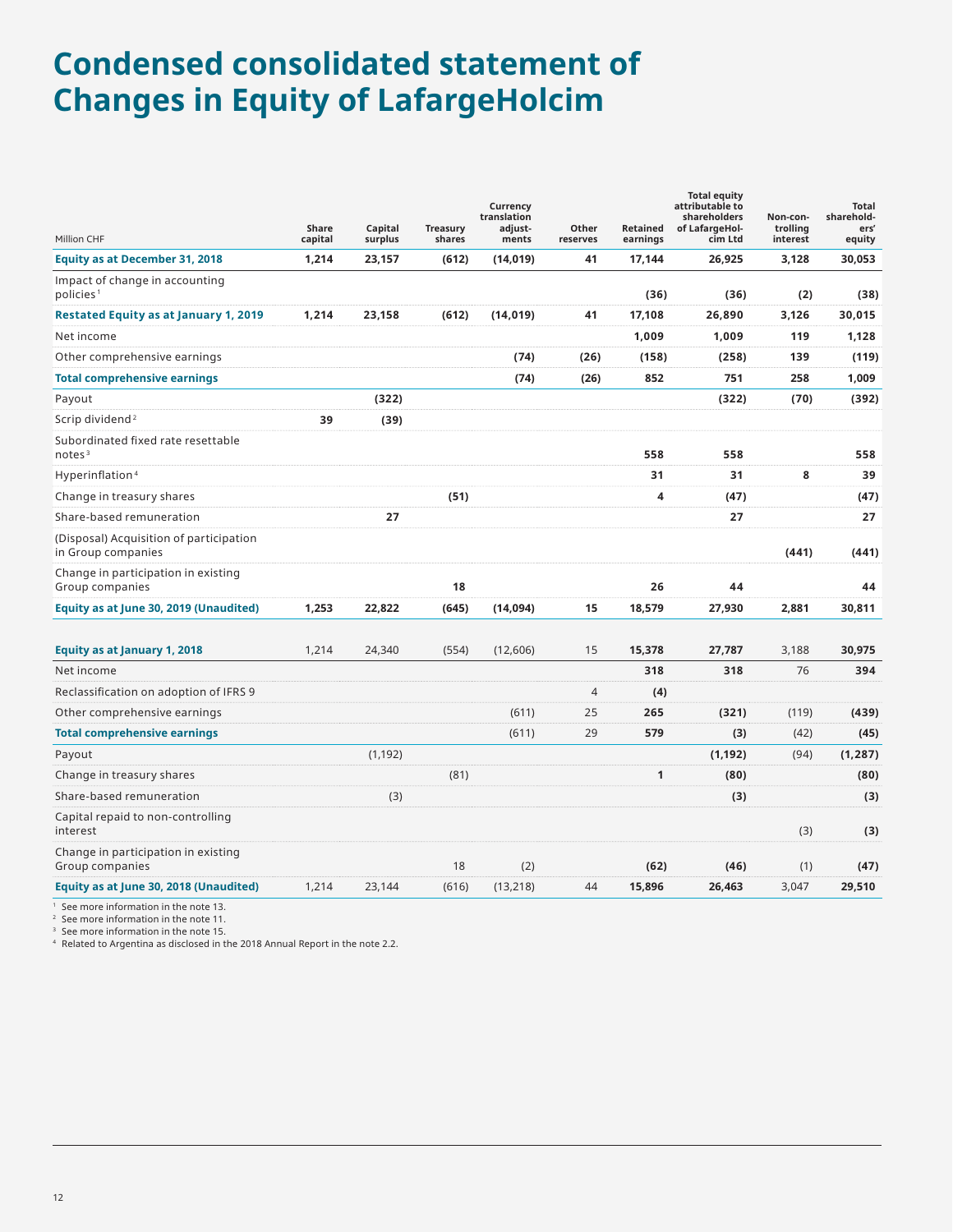### **Condensed consolidated statement of Cash Flows of LafargeHolcim**

| Million CHF                                                                                                                                                                                | Notes          | H1 2019<br><b>Unaudited</b> | H1 2018<br>Unaudited |
|--------------------------------------------------------------------------------------------------------------------------------------------------------------------------------------------|----------------|-----------------------------|----------------------|
| <b>Net income</b>                                                                                                                                                                          |                | 1,128                       | 394                  |
| Income taxes                                                                                                                                                                               |                | 330                         | 191                  |
| Profit on disposals and other non-operating income                                                                                                                                         | 6              | (299)                       | (40)                 |
| Loss on disposals and other non-operating expenses                                                                                                                                         | $\overline{7}$ | 51                          | 92                   |
| Share of profit of associates and joint ventures                                                                                                                                           |                | (279)                       | (222)                |
| Financial expenses net                                                                                                                                                                     | 8,9            | 378                         | 449                  |
| Depreciation, amortization and impairment of operating assets                                                                                                                              |                | 1,225                       | 1,106                |
| Other non-cash items                                                                                                                                                                       |                | 129                         | 297                  |
| Change in net working capital                                                                                                                                                              |                | (1,088)                     | (1, 338)             |
| <b>Cash generated from operations</b>                                                                                                                                                      |                | 1,575                       | 930                  |
| Dividends received                                                                                                                                                                         |                | 168                         | 134                  |
| Interest received                                                                                                                                                                          |                | 53                          | 62                   |
| Interest paid                                                                                                                                                                              |                | (352)                       | (451)                |
| Income taxes paid                                                                                                                                                                          |                | (344)                       | (560)                |
| Other expenses                                                                                                                                                                             |                | (33)                        | (62)                 |
| Cash flow from operating activities (A)                                                                                                                                                    |                | 1,067                       | 53                   |
|                                                                                                                                                                                            |                |                             |                      |
| Purchase of property, plant and equipment                                                                                                                                                  |                | (647)                       | (586)                |
| Disposal of property, plant and equipment                                                                                                                                                  |                | 41                          | 61                   |
| Acquisition of participation in Group companies                                                                                                                                            |                | (58)                        | (54)                 |
| Disposal of participation in Group companies                                                                                                                                               |                | 1,319                       | 150                  |
| Purchase of financial assets, intangible and other assets                                                                                                                                  |                | (90)                        | (146)                |
| Disposal of financial assets, intangible and other assets                                                                                                                                  |                | 65                          | 99                   |
| Cash flow from investing activities (B)                                                                                                                                                    |                | 629                         | (477)                |
| Payout on ordinary shares                                                                                                                                                                  | 11             | (322)                       | (1, 192)             |
| Dividends paid to non-controlling interest                                                                                                                                                 |                | (49)                        | (78)                 |
| Capital (repaid to) paid from non-controlling interest                                                                                                                                     |                | 76                          | (9)                  |
| Movements of treasury shares                                                                                                                                                               |                | (45)                        | (77)                 |
| Proceeds from subordinated fixed rate resettable notes                                                                                                                                     | 15             | 558                         | $\mathbf 0$          |
| Coupon paid on subordinated fixed rate resettable notes                                                                                                                                    |                | (2)                         | $\Omega$             |
| Net movement in current financial liabilities                                                                                                                                              |                | (121)                       | 1,451                |
| Proceeds from long-term financial liabilities                                                                                                                                              | 15             | 294                         | 331                  |
| Repayment of long-term financial liabilities                                                                                                                                               | 15             | (1, 154)                    | (1, 349)             |
| Repayment of long-term lease liabilities                                                                                                                                                   | 13             | (209)                       | (8)                  |
| Increase in participation in existing Group companies                                                                                                                                      |                | (83)                        | (199)                |
| Cash flow from financing activities (C)                                                                                                                                                    |                |                             |                      |
|                                                                                                                                                                                            |                | (1,056)                     | (1, 130)             |
| Increase/ (Decrease) in cash and cash equivalents $(A + B + C)$                                                                                                                            |                | 640                         | (1, 555)             |
| Cash and cash equivalents as at the beginning of the period (net)                                                                                                                          |                | 2,264                       | 3,954                |
| Increase/ (Decrease) in cash and cash equivalents                                                                                                                                          |                | 640                         | (1, 555)             |
| Currency translation effects                                                                                                                                                               |                | (50)                        | (106)                |
| Cash and cash equivalents as at the end of the period (net) $1$                                                                                                                            |                | 2,853                       | 2,293                |
| Cash and cash equivalents at the end of the period include bank overdrafts of CHF 209 million (2018: CHF 173 million) disclosed in current financial liabilities and cash and cash equiva- |                |                             |                      |

lents of CHF 18 million (2018: CHF 0 million) disclosed in assets classified as held for sale.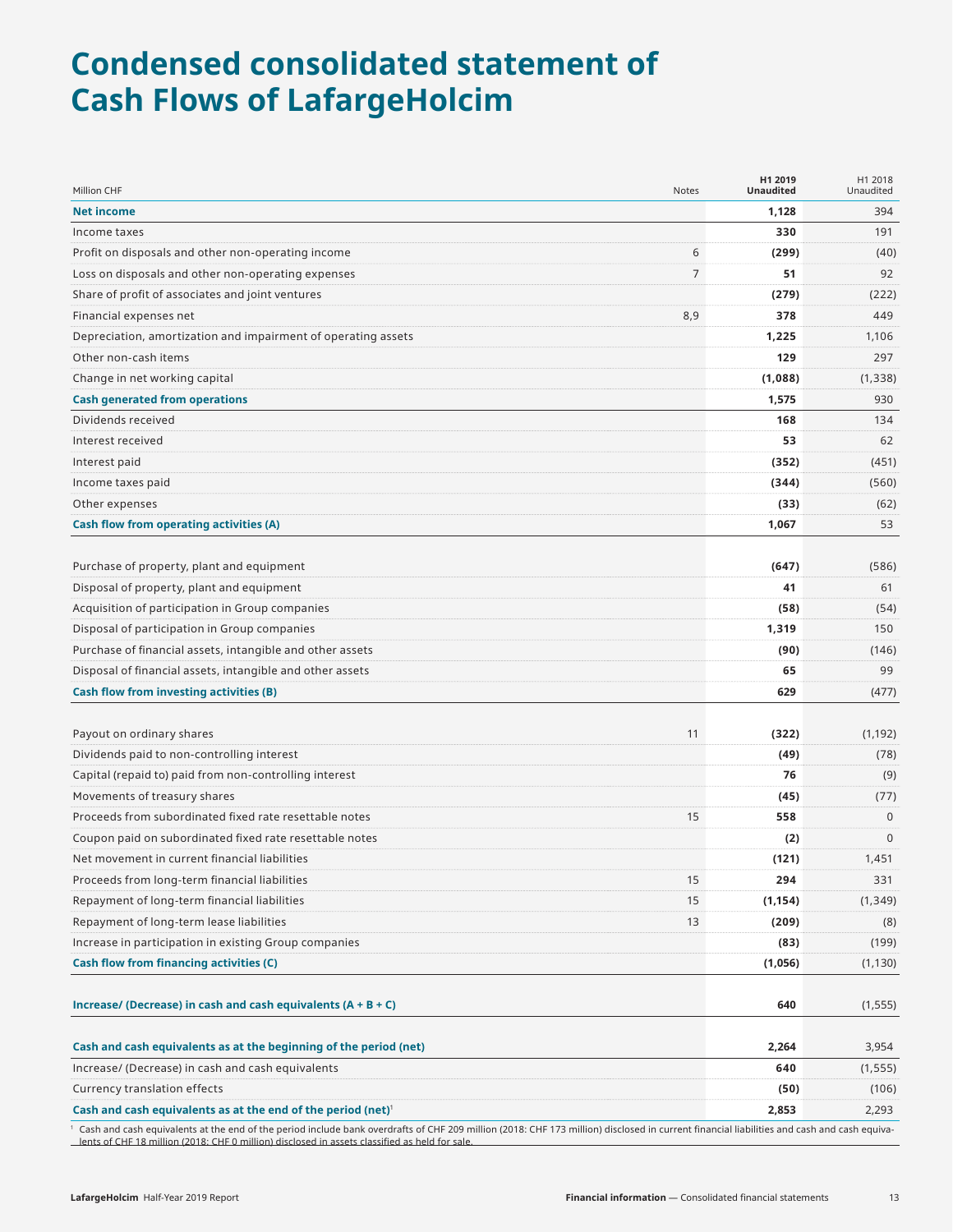## **Principal exchange rates**

The following table summarizes the principal exchange rates that have been used for translation purposes.

|                     |            |                  | <b>Statement of income</b><br>Average exchange rates<br>in CHF |                  | <b>Statement of financial position</b><br><b>Closing exchange rates</b><br>in CHF |            |  |
|---------------------|------------|------------------|----------------------------------------------------------------|------------------|-----------------------------------------------------------------------------------|------------|--|
|                     |            | H1 2019          | H1 2018                                                        | 30.06.2019       | 31.12.2018                                                                        | 30.06.2018 |  |
|                     |            | <b>Unaudited</b> | Unaudited                                                      | <b>Unaudited</b> | Audited                                                                           | Unaudited  |  |
| 1 British Pound     | GBP        | 1.29             | 1.33                                                           | 1.24             | 1.25                                                                              | 1.30       |  |
| 1 Argentine Peso    | ARS        | 0.02             | 0.05                                                           | 0.02             | 0.03                                                                              | 0.04       |  |
| 1 Australian Dollar | <b>AUD</b> | 0.71             | 0.75                                                           | 0.68             | 0.70                                                                              | 0.73       |  |
| 1 Brazilian Real    | <b>BRL</b> | 0.26             | 0.28                                                           | 0.26             | 0.25                                                                              | 0.26       |  |
| 1 Canadian Dollar   | CAD        | 0.75             | 0.76                                                           | 0.74             | 0.72                                                                              | 0.75       |  |
| 1 Chinese Renminbi  | CNY        | 0.15             | 0.15                                                           | 0.14             | 0.14                                                                              | 0.15       |  |
| 100 Algerian Dinar  | <b>DZD</b> | 0.84             | 0.84                                                           | 0.82             | 0.84                                                                              | 0.85       |  |
| 1 Egyptian Pound    | EGP        | 0.06             | 0.05                                                           | 0.06             | 0.05                                                                              | 0.06       |  |
| 1 Ruble             | <b>RUB</b> | 0.02             | 0.02                                                           | 0.02             | 0.01                                                                              | 0.02       |  |
| 100 Indian Rupee    | <b>INR</b> | 1.43             | 1.47                                                           | 1.41             | 1.41                                                                              | 1.45       |  |
| 100 Mexican Peso    | <b>MXN</b> | 5.22             | 5.08                                                           | 5.08             | 5.01                                                                              | 5.06       |  |
| 100 Nigerian Naira  | <b>NGN</b> | 0.28             | 0.29                                                           | 0.27             | 0.27                                                                              | 0.29       |  |
| 100 Philippine Peso | PHP        | 1.92             | 1.86                                                           | 1.90             | 1.88                                                                              | 1.86       |  |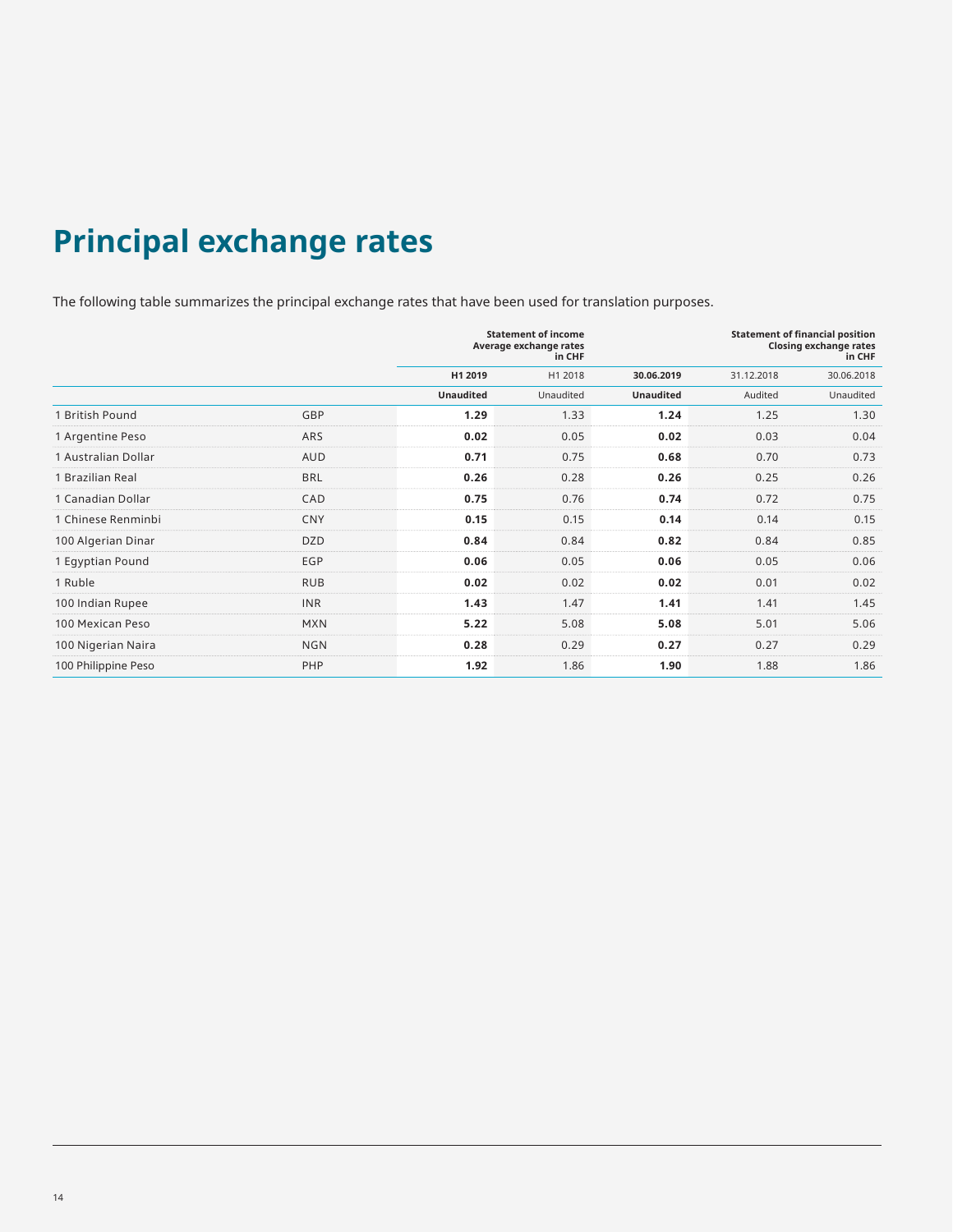### **Notes to the condensed consolidated financial statements**

**As used herein, the terms "LafargeHolcim" or the "Group" refer to LafargeHolcim Ltd together with the companies included in the scope of consolidation.**

#### **1. Accounting policies 1.1 Basis of preparation**

The unaudited interim condensed consolidated financial statements of LafargeHolcim Ltd, hereafter "interim financial statements", are prepared in accordance with IAS 34 *Interim Financial Reporting*. The accounting policies used in the preparation and presentation of the interim financial statements are consistent with those used in the consolidated financial statements for the year ended December 31, 2018 (hereafter "annual financial statements") except for the application of IFRS 16 and the other standards adopted during the period (see description below).

The interim financial statements should be read in conjunction with the annual financial statements as they provide an update of previously reported information.

Due to rounding, numbers presented throughout this report may not add up precisely to the totals provided. All ratios and variances are calculated using the underlying amounts rather than the presented rounded amounts.

The preparation of interim financial statements requires management to make estimates and assumptions that affect the reported amounts of revenues, expenses, assets, liabilities and disclosure of contingent liabilities at the date of the interim financial statements. If in the future, such estimates and assumptions, which are based on management's best judgment at the date of the interim financial statements, deviate from the actual circumstances, the original estimates and assumptions will be modified as appropriate during the period in which the circumstances change.

#### **Adoption of new standards, amended standard and interpretation**

In 2019, LafargeHolcim adopted the following new standard, interpretation and amended standards relevant to the Group:

| <b>IFRS 16</b>              | Leases                                                           |
|-----------------------------|------------------------------------------------------------------|
| <b>IFRIC 23</b>             | Uncertainty over<br><b>Income Tax Treatments</b>                 |
| <b>Amendments to IAS 28</b> | Long-term Interests in<br>Associates and Joint<br>Ventures       |
| Amendment to IAS 19         | Plan Amendment.<br>Curtailment or<br>Settlement                  |
| <b>Improvements to IFRS</b> | Clarifications of<br>existing IFRSs (issued<br>in December 2017) |

#### *IFRS 16 – Leases*

IFRS 16 *Leases* which replaces IAS 17 *Leases* and related interpretations was adopted for the period starting January 1, 2019. The new standard no longer requires a distinction between finance and operating leases for lessees but requires lessees to recognize a lease liability for future lease payments and a corresponding right-ofuse asset. In the income statement, the expenses comprise a depreciation charge reflecting the consumption of economic benefits and an interest expense reflecting the unwinding of the lease liability which is accounted for as a finance cost. In the cash flow statement, the portion of the lease payments reflecting the repayment of the lease liability is presented within financing activities whereas the interest portion is presented in the cash flow from operating activities in accordance with the Group's accounting policy.

The Group applied the new standard in accordance with the modified retrospective approach without restatement of the comparative period in accordance with the transitional provisions of IFRS 16. Leases that previously were

accounted for as operating leases under IAS 17 were recognized at the present value of the remaining lease payments as of January 1, 2019 and discounted with the incremental borrowing rate as of that date. The right-of-use assets were in general measured at the amount of the lease liability, adjusted for any prepaid and accrued leases as well as provision for onerous contracts relating to the lease recognized in the statement of financial position immediately before the date of initial application. For certain leases, the right-of-use asset was measured at its carrying amount as if the standard had been applied since the commencement date, discounted with the incremental borrowing rate at the date of initial application. LafargeHolcim does not capitalize as right-of-use asset and record as lease liability for the payments for short-term leases, that is, leases with a lease term assessed to be 12 months or less from the commencement date, and for leases of low value assets, that is, assets which fall below the capitalization threshold for property, plant and equipment as the impact is immaterial. These payments are included in operating profit on a cost incurred basis and reported in the cash flow from operating activities. For all contracts existing as of the date of initial application, the Group applied the practical expedient to grandfather the assessment made under IAS 17 and related interpretations in terms whether the contracts meet the definition of a lease. Information regarding the financial impacts of the initial application of IFRS 16 is found in note 13.

Since January 1, 2019, the Group assesses at inception of a contract whether it contains a lease under IFRS 16 and accordingly recognizes a right-of use asset and a lease liability if it meets the definition of a lease, with the exception of short-term leases and leases of low value assets as described above.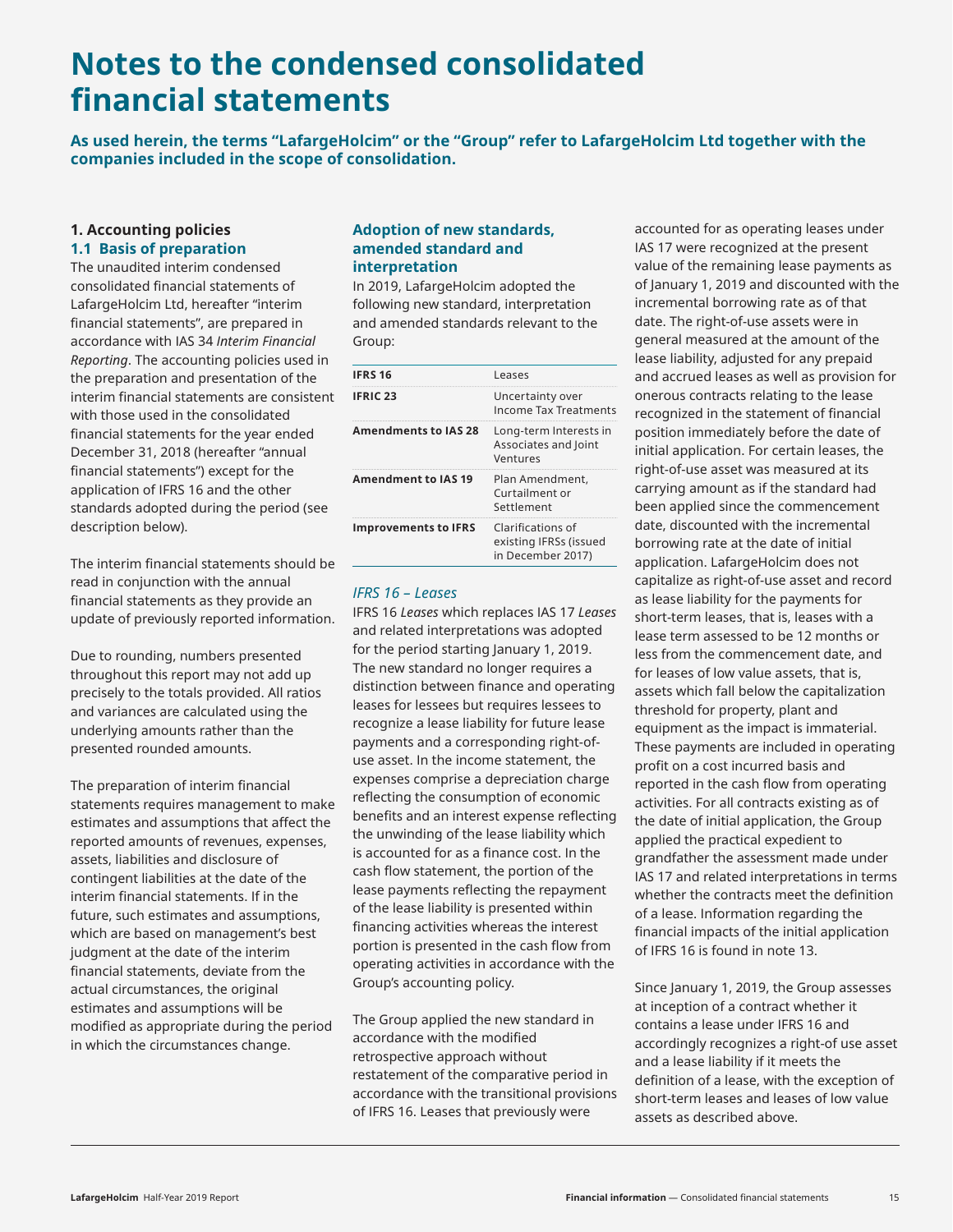#### **Notes to the condensed consolidated financial statements** *continued*

The lease liability is measured at commencement date at the present value of the future lease payments, discounted with the interest rate implicit in the lease or, if not readily determinable, with the lessee's respective incremental borrowing rate. Future lease payments include in-substance fixed payments, variable lease payments depending on an index or rate and, if assessed as reasonably certain to be exercised, payments for purchase options, termination options and extension options. The lease term comprises the non-cancellable lease term together with the period covered by extension options, if assessed as reasonably certain to be exercised, and termination options, if assessed as reasonably certain not to be exercised. Non-lease components in contracts are separated from lease components and accordingly accounted for in operating profit on a cost incurred basis.

The right-of-use asset is recognized at the commencement date at cost, which includes the amount of the lease liability recognized, any lease payments made at or before the commencement date of the lease, initial direct costs incurred and an estimate of costs to be incurred in dismantling and removing the underlying asset or restoring the asset to the condition agreed with the lessor. Unless the Group is reasonably certain to exercise a purchase option, the right-of-use assets are depreciated on a straight-line basis over the shorter of its estimated useful life and lease term. Right-of-use assets are subject to the impairment requirements under IAS 36 *Impairments of Assets*.

In the event that the tax base of a right-ofuse asset is not the same as its carrying amount for IFRS purposes on initial recognition of a lease contract, the Group will recognize the deferred tax impact arising on the temporary difference between the carrying amount of the right-of-use asset and its tax base. The same treatment as above will also be applied to the initial recognition of the lease liability.

#### *IFRIC 23 – Uncertainty over Income Tax Treatments*

As detailed in the 2018 Annual Report (note 1.2), the adoption of IFRIC 23 has not materially impacted the Group financial statements.

#### *Amendments to IAS 28 – Long-Term Interests in Associates and Joint Ventures*

As detailed in the 2018 Annual Report (note 1.2), the adoption of the amendments to IAS 28 has not materially impacted the Group financial statements.

#### *Amendment to IAS 19 – Plan Amendment, Curtailment or Settlement*

As detailed in the 2018 Annual Report (note 1.2), the adoption of the amendment to IAS 19 has not materially impacted the Group financial statements.

#### *Improvements to IFRS*

As detailed in the 2018 Annual Report (note 1.2), the adoption of the improvements to IFRS has not materially impacted the Group financial statements.

#### **Basis of preparation and measurement of first half-year information**

The segment information corresponds to the information required by IAS 34 *Interim Financial Reporting*.

The Group's activities may be affected by significant changes in the economic situation. Therefore, the interim results are not necessarily indicative of those to be expected for the fiscal year as a whole.

The income tax for the period is calculated by applying the estimated effective income tax rate for the fiscal year (based on the information available as of the interim reporting date) to the different categories of profit.

#### **Level of impairment testing**

As a result of evolving market dynamics in the building materials industry, starting January 1, 2019, the Group CEO (i.e. chief operating decision maker) regularly reviews operating results and assesses its performance based on operating segment level. As a consequence, LafargeHolcim changed the level of goodwill impairment testing from country or regional cluster level to operating segment level. Such a change is considered as a change in accounting estimate and therefore will not impact prior years.

LafargeHolcim believes the change in approach will not lead to additional goodwill impairment. Moreover, no indicator of impairment for goodwill was identified in the half-year 2019.

In assessing property, plant and equipment for impairment, LafargeHolcim continues to perform this at the lowest level of identifiable group of assets that generates largely independent cash inflows if there is any indication of impairment.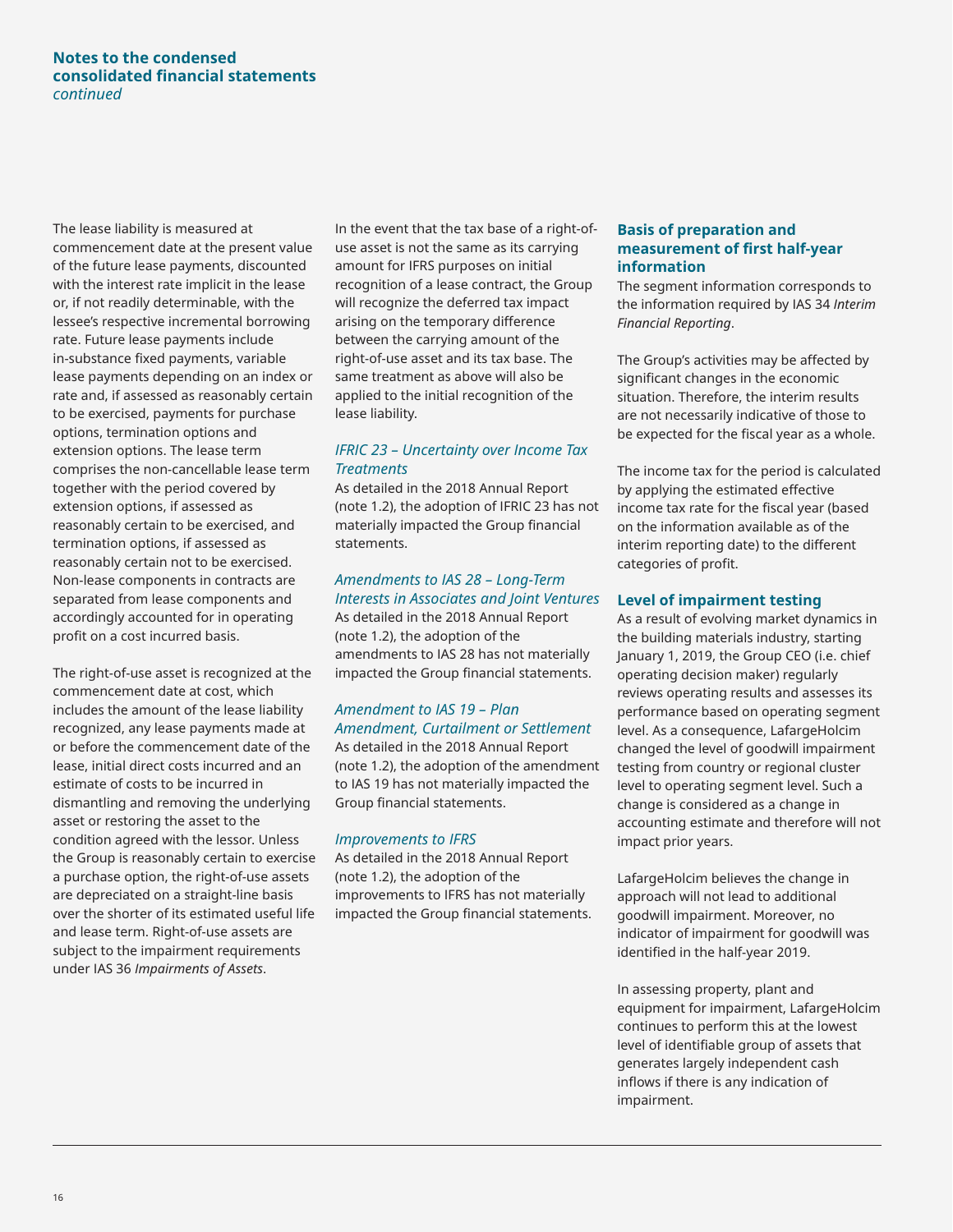#### **2. Seasonality**

Demand for cement, aggregates, readymix concrete and other construction materials and services is seasonal because climatic conditions affect the level of activity in the construction sector.

LafargeHolcim usually experiences a reduction in sales during the first and fourth quarters reflecting the effect of the winter season in its principal markets in Europe and North America and tends to see an increase in sales in the second and third quarters reflecting the effect of the summer season. This effect can be particularly pronounced in harsh winters.

#### **3. Changes in the scope of consolidation**

In half-year 2019 and half-year 2018, there were no individually material business combinations. The main acquisitions during half-year 2019 consist of Transit Mix, a leading supplier of building materials in Colorado and Colorado River,

comprising of a ready-mix concrete plant in Fort Worth, Texas.

In the first quarter 2019, the Group disposed of its 80,6 percent shareholding in Indonesia for a total consideration of CHF 911 million which resulted in a net gain of CHF 189 million.

In the second quarter 2019, the Group disposed of its 51 percent shareholding in Lafarge Malaysia Berhard for a total consideration of CHF 387 million which resulted in a net gain of 47 million.

Also in the second quarter 2019, the Group disposed of its 91 percent shareholding in Holcim Singapore for a consideration of CHF 48 million, which resulted in a net gain on disposal of CHF 20 million.

In the first quarter 2018, the Group acquired the Kendall Group, a leading aggregates and ready-mix concrete manufacturer operating in South England for a cash consideration of CHF 52 million.

In the second quarter of 2018, the Group disposed of an operation of Lafarge China Cement Limited to the Group's joint venture Huaxin Cement Co. Ltd for a total consideration of CHF 38 million.

Also in the second quarter 2018, the Group has received as planned the remaining proceeds of CHF 117 million in connection with the disposal of 73.5 percent of the listed shares in Sichuan Shuangma Cement Co. Ltd, presented in the cash flow from investing activities. In the first quarter 2018, the Group completed the repurchase of the two cement companies from Shuangma under a put and call option for an amount of CHF 214 million presented in the cash flow from financing activities.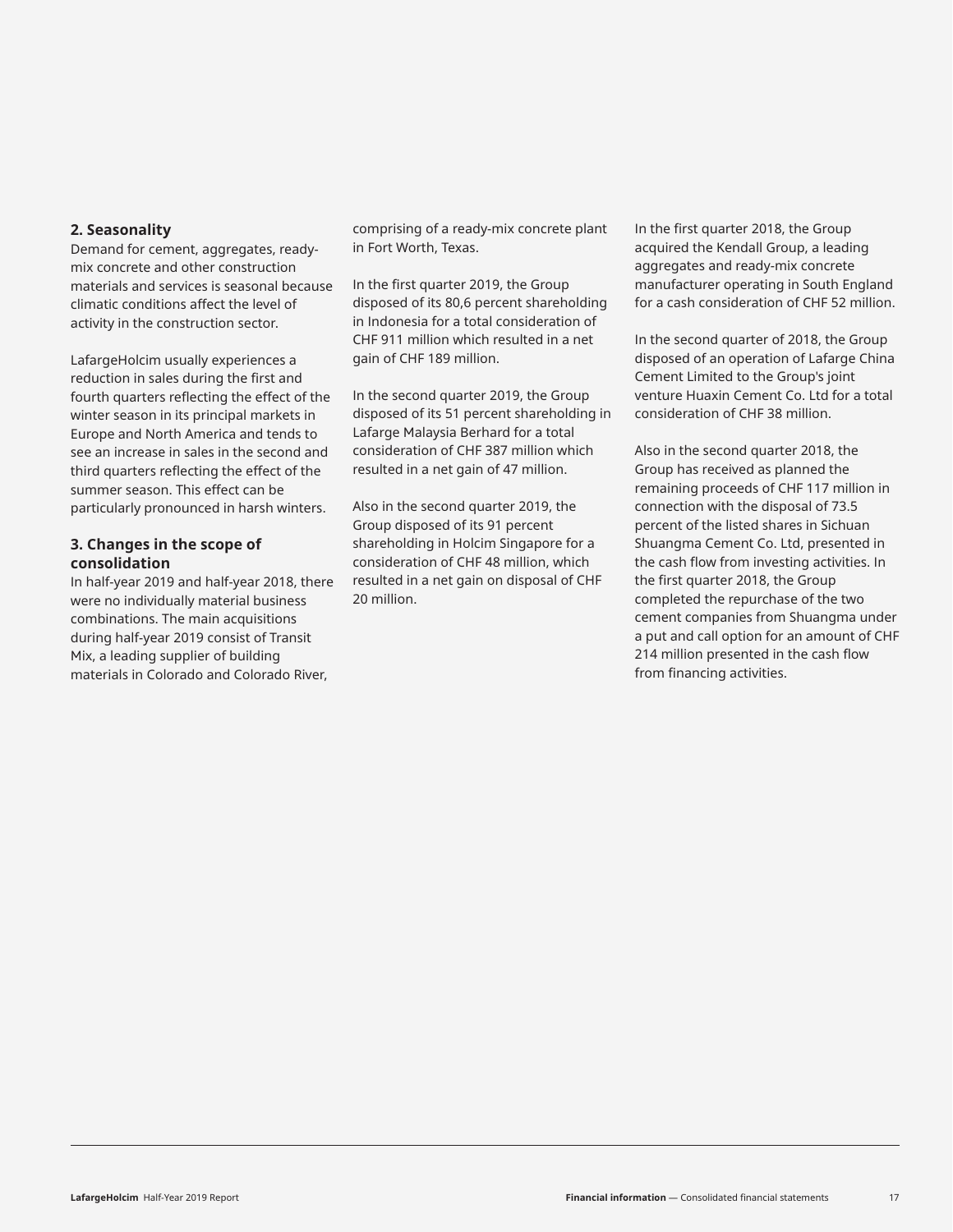#### **Notes to the condensed consolidated financial statements** *continued*

#### **4. Information by reportable segment**

|                                                                                       |        | <b>Asia Pacific</b> |        | Europe |  |
|---------------------------------------------------------------------------------------|--------|---------------------|--------|--------|--|
| H1 (unaudited)                                                                        | 2019   | 2018                | 2019   | 2018   |  |
| Capacity and sales                                                                    |        |                     |        |        |  |
| Annual cement production capacity (Million t) <sup>1</sup>                            | 85.4   | 111.4               | 73.6   | 73.6   |  |
| Sales of cement (Million t)                                                           | 38.9   | 45.5                | 22.5   | 21.3   |  |
| Sales of aggregates (Million t)                                                       | 13.3   | 15.9                | 57.2   | 59.0   |  |
| Sales of ready-mix concrete (Million m <sup>3</sup> )                                 | 5.2    | 6.1                 | 9.6    | 9.3    |  |
| Statement of income (Million CHF)                                                     |        |                     |        |        |  |
| Net sales to external customers                                                       | 3,417  | 3,807               | 3,796  | 3,664  |  |
| Net sales to other segments                                                           | -5     | $27$                | 64     | 79     |  |
| <b>TOTAL NET SALES</b>                                                                | 3,423  | 3,833               | 3,860  | 3,743  |  |
| <b>Recurring EBITDA<sup>2</sup></b>                                                   | 885    | 773                 | 742    | 599    |  |
| Recurring EBITDA margin in %                                                          | 25.9   | 20.2                | 19.2   | 16.0   |  |
| <b>OPERATING PROFIT (LOSS)</b>                                                        | 679    | 582                 | 383    | 238    |  |
| Operating profit (loss) margin in %                                                   | 19.8   | 15.2                | 9.9    | 6.4    |  |
| Statement of financial position (Million CHF) <sup>1</sup>                            |        |                     |        |        |  |
| Invested capital                                                                      | 6,946  | 8,775               | 11,009 | 11,103 |  |
| Investments in associates and joint ventures                                          | 1,464  | 1,371               | 235    | 240    |  |
| Total assets                                                                          | 11,475 | 13,812              | 16,357 | 15,935 |  |
| <b>Total liabilities</b>                                                              | 4,210  | 5,623               | 7,913  | 7,371  |  |
|                                                                                       |        |                     |        |        |  |
|                                                                                       |        |                     |        |        |  |
| Reconciliation of measures of profit and loss to the consolidated statement of income |        |                     |        |        |  |

| <b>Recurring EBITDA<sup>2</sup></b>                                     | 885   | 773   | 742   | 599   |
|-------------------------------------------------------------------------|-------|-------|-------|-------|
| Restructuring, litigation, implementation and other non-recurring costs | (8)   | (10)  | (23)  | (35)  |
| Depreciation, amortization and impairment of operating assets           | (198) | (181) | (335) | (326) |
| <b>OPERATING PROFIT (LOSS)</b>                                          | 679   | 582   | 383   | 238   |
| Profit on disposals and other non-operating income                      |       |       |       |       |
| Loss on disposals and other non-operating expenses                      |       |       |       |       |
| Share of profit of associates                                           |       |       |       |       |
| Financial income                                                        |       |       |       |       |
| Financial expense                                                       |       |       |       |       |
| <b>NET INCOME BEFORE TAXES</b>                                          |       |       |       |       |

1 Prior-year figures as of December 31, 2018.

ª Including CHF 25 million in Asia Pacific, CHF 64 million in Europe, CHF 15 million in Latin America, CHF 40 million in Middle East Africa, CHF 65 million in North America and CHF 7 mil-<br>∣ion in Corporate of IFRS 16 leas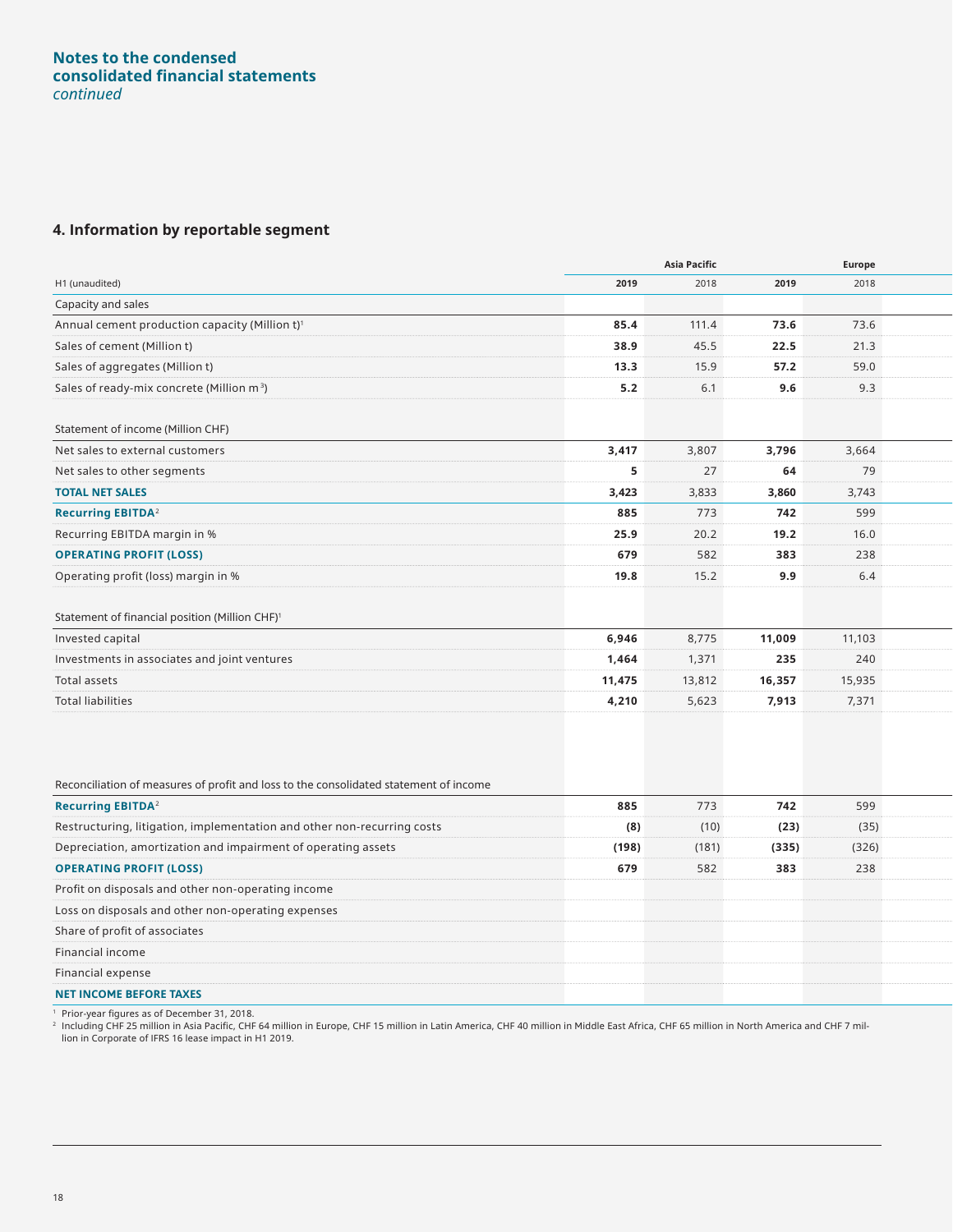| 2019<br>2018<br>2019<br>2018<br>2019<br>2018<br>2019<br>2018<br>2019<br>38.6<br>39.1<br>55.9<br>56.8<br>32.0<br>32.0<br>285.5<br>12.1<br>8.8<br>3.7<br>2.3<br>12.6<br>103.8<br>17.6<br>17.7<br>9.0<br>2.0<br>45.7<br>44.5<br>1.7<br>3.4<br>4.1<br>121.7<br>2.5<br>2.8<br>2.0<br>4.4<br>4.4<br>23.6<br>1.9<br>1,331<br>1,428<br>1,535<br>2,475<br>363<br>13,059<br>1,476<br>2,645<br>394<br>$\overline{7}$<br>6<br>17<br>20<br>(131)<br>(93)<br>1,337<br>1,554<br>2,475<br>232<br>1,434<br>1,493<br>2,645<br>301<br>13,059<br>488<br>470<br>461<br>365<br>367<br>560<br>(137)<br>(211)<br>2,878<br>34.5<br>34.1<br>24.6<br>23.5<br>21.2<br>19.0<br>22.0<br>360<br>387<br>172<br>218<br>138<br>(225)<br>(440)<br>1,581<br>167<br>5.6<br>26.9<br>27.0<br>8.2<br>12.1<br>11.2<br>11.1<br>2,957<br>965<br>3,015<br>6,897<br>11,027<br>10,898<br>945<br>39,663<br>6,721<br>36<br>36<br>57<br>1,364<br>53<br>56<br>64<br>3,194<br>1,349<br>4,736<br>4,563<br>7,764<br>7,763<br>15,799<br>15,195<br>2,427<br>59,217<br>3,086<br>3,571<br>6,853<br>4,177<br>1,953<br>2,047<br>3,436<br>7,441<br>3,453<br>28,406<br>488<br>461<br>367<br>365<br>560<br>470<br>(137)<br>(211)<br>2,878<br>(7)<br>(11)<br>(9)<br>(23)<br>(54)<br>(166)<br>(71)<br>(24)<br>(102)<br>(90)<br>(336)<br>(278)<br>(62)<br>(1, 225)<br>(191)<br>(170)<br>(63)<br>360<br>387<br>138<br>167<br>172<br>218<br>(225)<br>(440)<br>1,581<br>299<br>(51)<br>$\overline{7}$<br>73<br>(451)<br>1,458 | <b>Total Group</b> |  | <b>Corporate/ Eliminations</b> | <b>North America</b> |  | Middle East Africa | <b>Latin America</b> |  |  |  |
|-----------------------------------------------------------------------------------------------------------------------------------------------------------------------------------------------------------------------------------------------------------------------------------------------------------------------------------------------------------------------------------------------------------------------------------------------------------------------------------------------------------------------------------------------------------------------------------------------------------------------------------------------------------------------------------------------------------------------------------------------------------------------------------------------------------------------------------------------------------------------------------------------------------------------------------------------------------------------------------------------------------------------------------------------------------------------------------------------------------------------------------------------------------------------------------------------------------------------------------------------------------------------------------------------------------------------------------------------------------------------------------------------------------------------------------------------------------|--------------------|--|--------------------------------|----------------------|--|--------------------|----------------------|--|--|--|
|                                                                                                                                                                                                                                                                                                                                                                                                                                                                                                                                                                                                                                                                                                                                                                                                                                                                                                                                                                                                                                                                                                                                                                                                                                                                                                                                                                                                                                                           | 2018               |  |                                |                      |  |                    |                      |  |  |  |
|                                                                                                                                                                                                                                                                                                                                                                                                                                                                                                                                                                                                                                                                                                                                                                                                                                                                                                                                                                                                                                                                                                                                                                                                                                                                                                                                                                                                                                                           |                    |  |                                |                      |  |                    |                      |  |  |  |
|                                                                                                                                                                                                                                                                                                                                                                                                                                                                                                                                                                                                                                                                                                                                                                                                                                                                                                                                                                                                                                                                                                                                                                                                                                                                                                                                                                                                                                                           | 312.9              |  |                                |                      |  |                    |                      |  |  |  |
|                                                                                                                                                                                                                                                                                                                                                                                                                                                                                                                                                                                                                                                                                                                                                                                                                                                                                                                                                                                                                                                                                                                                                                                                                                                                                                                                                                                                                                                           | 108.2              |  |                                |                      |  |                    |                      |  |  |  |
|                                                                                                                                                                                                                                                                                                                                                                                                                                                                                                                                                                                                                                                                                                                                                                                                                                                                                                                                                                                                                                                                                                                                                                                                                                                                                                                                                                                                                                                           | 125.3              |  |                                |                      |  |                    |                      |  |  |  |
|                                                                                                                                                                                                                                                                                                                                                                                                                                                                                                                                                                                                                                                                                                                                                                                                                                                                                                                                                                                                                                                                                                                                                                                                                                                                                                                                                                                                                                                           | 24.6               |  |                                |                      |  |                    |                      |  |  |  |
|                                                                                                                                                                                                                                                                                                                                                                                                                                                                                                                                                                                                                                                                                                                                                                                                                                                                                                                                                                                                                                                                                                                                                                                                                                                                                                                                                                                                                                                           |                    |  |                                |                      |  |                    |                      |  |  |  |
|                                                                                                                                                                                                                                                                                                                                                                                                                                                                                                                                                                                                                                                                                                                                                                                                                                                                                                                                                                                                                                                                                                                                                                                                                                                                                                                                                                                                                                                           | 13,272             |  |                                |                      |  |                    |                      |  |  |  |
|                                                                                                                                                                                                                                                                                                                                                                                                                                                                                                                                                                                                                                                                                                                                                                                                                                                                                                                                                                                                                                                                                                                                                                                                                                                                                                                                                                                                                                                           |                    |  |                                |                      |  |                    |                      |  |  |  |
|                                                                                                                                                                                                                                                                                                                                                                                                                                                                                                                                                                                                                                                                                                                                                                                                                                                                                                                                                                                                                                                                                                                                                                                                                                                                                                                                                                                                                                                           | 13,272             |  |                                |                      |  |                    |                      |  |  |  |
|                                                                                                                                                                                                                                                                                                                                                                                                                                                                                                                                                                                                                                                                                                                                                                                                                                                                                                                                                                                                                                                                                                                                                                                                                                                                                                                                                                                                                                                           | 2,484              |  |                                |                      |  |                    |                      |  |  |  |
|                                                                                                                                                                                                                                                                                                                                                                                                                                                                                                                                                                                                                                                                                                                                                                                                                                                                                                                                                                                                                                                                                                                                                                                                                                                                                                                                                                                                                                                           |                    |  |                                |                      |  |                    |                      |  |  |  |
|                                                                                                                                                                                                                                                                                                                                                                                                                                                                                                                                                                                                                                                                                                                                                                                                                                                                                                                                                                                                                                                                                                                                                                                                                                                                                                                                                                                                                                                           | 1,078              |  |                                |                      |  |                    |                      |  |  |  |
|                                                                                                                                                                                                                                                                                                                                                                                                                                                                                                                                                                                                                                                                                                                                                                                                                                                                                                                                                                                                                                                                                                                                                                                                                                                                                                                                                                                                                                                           |                    |  |                                |                      |  |                    |                      |  |  |  |
|                                                                                                                                                                                                                                                                                                                                                                                                                                                                                                                                                                                                                                                                                                                                                                                                                                                                                                                                                                                                                                                                                                                                                                                                                                                                                                                                                                                                                                                           |                    |  |                                |                      |  |                    |                      |  |  |  |
|                                                                                                                                                                                                                                                                                                                                                                                                                                                                                                                                                                                                                                                                                                                                                                                                                                                                                                                                                                                                                                                                                                                                                                                                                                                                                                                                                                                                                                                           | 41,595<br>3,133    |  |                                |                      |  |                    |                      |  |  |  |
|                                                                                                                                                                                                                                                                                                                                                                                                                                                                                                                                                                                                                                                                                                                                                                                                                                                                                                                                                                                                                                                                                                                                                                                                                                                                                                                                                                                                                                                           |                    |  |                                |                      |  |                    |                      |  |  |  |
|                                                                                                                                                                                                                                                                                                                                                                                                                                                                                                                                                                                                                                                                                                                                                                                                                                                                                                                                                                                                                                                                                                                                                                                                                                                                                                                                                                                                                                                           |                    |  |                                |                      |  |                    |                      |  |  |  |
|                                                                                                                                                                                                                                                                                                                                                                                                                                                                                                                                                                                                                                                                                                                                                                                                                                                                                                                                                                                                                                                                                                                                                                                                                                                                                                                                                                                                                                                           |                    |  |                                |                      |  |                    |                      |  |  |  |
|                                                                                                                                                                                                                                                                                                                                                                                                                                                                                                                                                                                                                                                                                                                                                                                                                                                                                                                                                                                                                                                                                                                                                                                                                                                                                                                                                                                                                                                           |                    |  |                                |                      |  |                    |                      |  |  |  |
|                                                                                                                                                                                                                                                                                                                                                                                                                                                                                                                                                                                                                                                                                                                                                                                                                                                                                                                                                                                                                                                                                                                                                                                                                                                                                                                                                                                                                                                           |                    |  |                                |                      |  |                    |                      |  |  |  |
|                                                                                                                                                                                                                                                                                                                                                                                                                                                                                                                                                                                                                                                                                                                                                                                                                                                                                                                                                                                                                                                                                                                                                                                                                                                                                                                                                                                                                                                           |                    |  |                                |                      |  |                    |                      |  |  |  |
|                                                                                                                                                                                                                                                                                                                                                                                                                                                                                                                                                                                                                                                                                                                                                                                                                                                                                                                                                                                                                                                                                                                                                                                                                                                                                                                                                                                                                                                           |                    |  |                                |                      |  |                    |                      |  |  |  |
|                                                                                                                                                                                                                                                                                                                                                                                                                                                                                                                                                                                                                                                                                                                                                                                                                                                                                                                                                                                                                                                                                                                                                                                                                                                                                                                                                                                                                                                           |                    |  |                                |                      |  |                    |                      |  |  |  |
|                                                                                                                                                                                                                                                                                                                                                                                                                                                                                                                                                                                                                                                                                                                                                                                                                                                                                                                                                                                                                                                                                                                                                                                                                                                                                                                                                                                                                                                           |                    |  |                                |                      |  |                    |                      |  |  |  |
|                                                                                                                                                                                                                                                                                                                                                                                                                                                                                                                                                                                                                                                                                                                                                                                                                                                                                                                                                                                                                                                                                                                                                                                                                                                                                                                                                                                                                                                           |                    |  |                                |                      |  |                    |                      |  |  |  |
|                                                                                                                                                                                                                                                                                                                                                                                                                                                                                                                                                                                                                                                                                                                                                                                                                                                                                                                                                                                                                                                                                                                                                                                                                                                                                                                                                                                                                                                           |                    |  |                                |                      |  |                    |                      |  |  |  |
|                                                                                                                                                                                                                                                                                                                                                                                                                                                                                                                                                                                                                                                                                                                                                                                                                                                                                                                                                                                                                                                                                                                                                                                                                                                                                                                                                                                                                                                           |                    |  |                                |                      |  |                    |                      |  |  |  |
|                                                                                                                                                                                                                                                                                                                                                                                                                                                                                                                                                                                                                                                                                                                                                                                                                                                                                                                                                                                                                                                                                                                                                                                                                                                                                                                                                                                                                                                           |                    |  |                                |                      |  |                    |                      |  |  |  |
|                                                                                                                                                                                                                                                                                                                                                                                                                                                                                                                                                                                                                                                                                                                                                                                                                                                                                                                                                                                                                                                                                                                                                                                                                                                                                                                                                                                                                                                           |                    |  |                                |                      |  |                    |                      |  |  |  |
|                                                                                                                                                                                                                                                                                                                                                                                                                                                                                                                                                                                                                                                                                                                                                                                                                                                                                                                                                                                                                                                                                                                                                                                                                                                                                                                                                                                                                                                           |                    |  |                                |                      |  |                    |                      |  |  |  |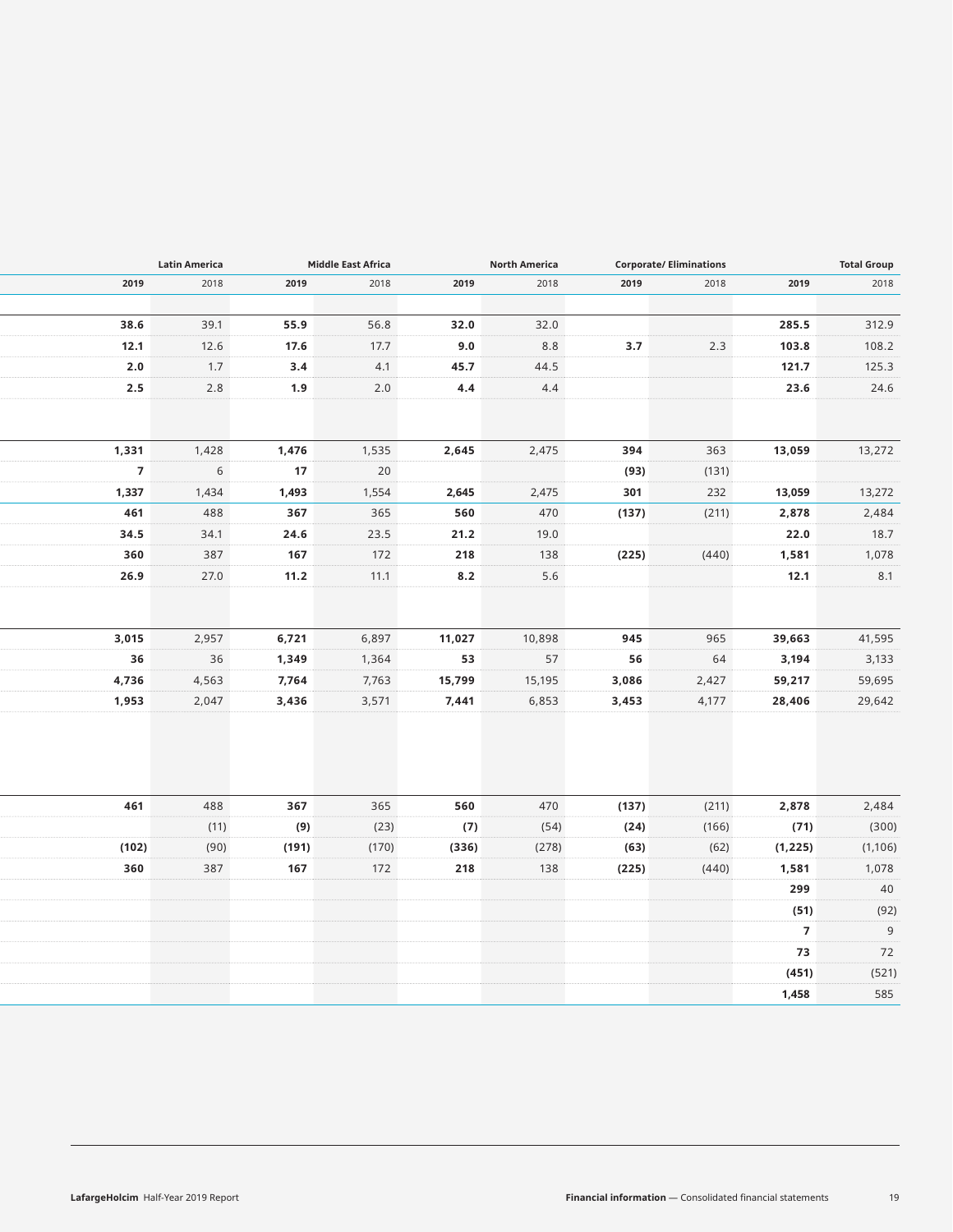#### **Notes to the condensed consolidated financial statements** *continued*

#### **5. Information by product line**

| Million CHF                         |       | Cement <sup>1</sup> |                | Aggregates   | <b>Ready-mix concrete</b> |       |      | <b>Solution</b><br>& Products <sup>2</sup> |              | Corporate/<br><b>Eliminations</b> |        | <b>Total Group</b> |
|-------------------------------------|-------|---------------------|----------------|--------------|---------------------------|-------|------|--------------------------------------------|--------------|-----------------------------------|--------|--------------------|
| H1 (unaudited)                      | 2019  | 2018                | 2019           | 2018         | 2019                      | 2018  | 2018 | 2018                                       | 2019         | 2018                              | 2019   | 2018               |
| Statement of income                 |       |                     |                |              |                           |       |      |                                            |              |                                   |        |                    |
| Net sales to external customers     | 8.136 | 8,270               | 1,366          | 1,335        | 2,579                     | 2,639 | 977  | 1,028                                      | 1            |                                   | 13.059 | 13,272             |
| Net sales to other segments         | 647   | 596                 | 541            | 582          | 15                        | 18    | 19   | 22                                         | (1, 222)     | (1, 218)                          |        |                    |
| <b>Total net sales</b>              | 8,783 | 8,866               | 1,907          | 1,917        | 2,595                     | 2,657 | 996  | 1,050                                      | (1, 222)     | (1, 218)                          | 13,059 | 13,272             |
| - of which Asia Pacific             | 2.667 | 2,946               | 270            | 321          | 528                       | 617   | 117  | 155                                        | (159)        | (206)                             | 3,423  | 3,833              |
| - of which Europe                   | 1,930 | 1,818               | 963            | 947          | 1,055                     | 1,003 | 491  | 537                                        | (579)        | (562)                             | 3,860  | 3,743              |
| - of which Latin America            | 1.163 | 1,228               | 13             | 14           | 223                       | 269   | 27   | 22                                         | (89)         | (99)                              | 1,337  | 1,434              |
| - of which Middle East Africa       | 1,329 | 1,375               | 39             | 48           | 150                       | 151   | 40   | 45                                         | (64)         | (64)                              | 1,493  | 1,554              |
| - of which North America            | 1,345 | 1,257               | 623            | 587          | 638                       | 617   | 322  | 301                                        | (283)        | (287)                             | 2,645  | 2,475              |
| - of which Corporate/Eliminations   | 348   | 241                 |                |              |                           |       |      | (9)                                        | (49)         | (1)                               | 300    | 232                |
| <b>Recurring EBITDA3</b>            | 2,287 | 2,074               | 366            | 310          | 137                       | 47    | 89   | 53                                         | (1)          |                                   | 2,878  | 2,484              |
| - of which Asia Pacific             | 722   | 642                 | 91             | 85           | 57                        | 32    | 16   | 15                                         | (1)          | (1)                               | 885    | 773                |
| - of which Europe                   | 462   | 388                 | 171            | 146          | 57                        | 21    | 51   | 44                                         | 1            |                                   | 742    | 599                |
| - of which Latin America            | 439   | 455                 | $\overline{2}$ | $\mathbf{1}$ | 15                        | 30    | 4    | 3                                          | $\mathbf{1}$ | (1)                               | 461    | 488                |
| - of which Middle East Africa       | 343   | 356                 | 7              | $\mathbf{1}$ | 8                         | (2)   | 9    | 10                                         |              |                                   | 367    | 365                |
| - of which North America            | 409   | 365                 | 119            | 109          | 22                        | (3)   | 10   | (1)                                        |              |                                   | 560    | 470                |
| - of which Corporate                | (89)  | (133)               | (24)           | (32)         | (23)                      | (31)  | (2)  | (17)                                       |              | $\mathbf{1}$                      | (138)  | (212)              |
| <b>Recurring EBITDA margin in %</b> | 26.0  | 23.4                | 19.2           | 16.2         |                           | 1.8   | 9    | 5.1                                        |              |                                   | 22.0   | 18.7               |

<sup>1</sup> Cement, clinker and other cementitious materials.

 $2$  Precast, concrete products, asphalt, mortars and contracting and services.

 $^{\rm 3}$  Including CHF 114 million for Cement, CHF 37 million for Aggregates, CHF 45 million for Ready-mix concrete and CHF 20 million for Solution & Products of IFRS 16 lease impact in halfyear 2019.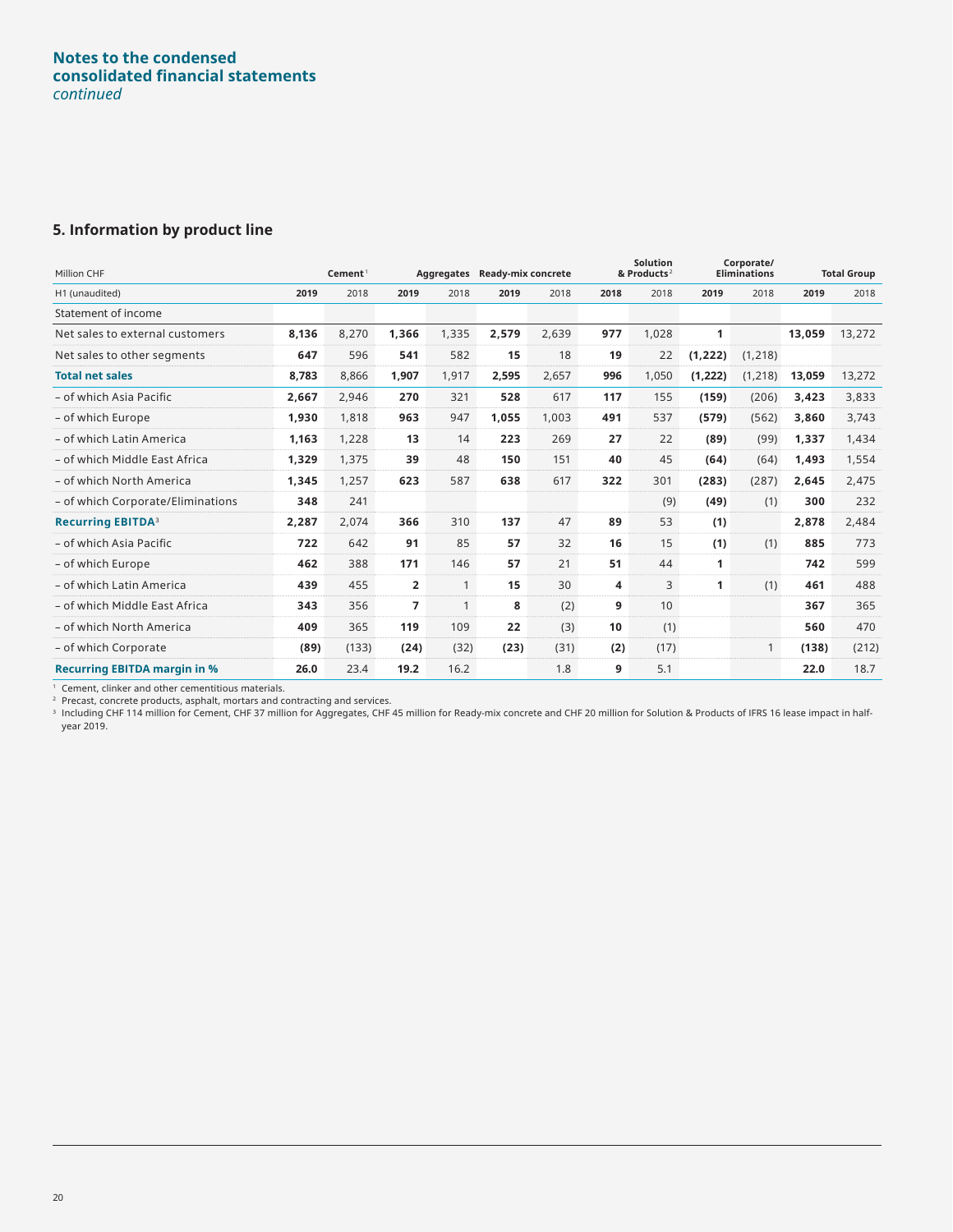#### **6. Profit on disposals and other non-operating income**

| Million CHF                       | H1 2019<br><b>Unaudited</b> | H1 2018<br>Unaudited |
|-----------------------------------|-----------------------------|----------------------|
| Dividends earned                  |                             |                      |
| Net gain on disposal before taxes | 297                         | 30                   |
| Other                             |                             | 8                    |
| <b>Total</b>                      | 299                         | 40                   |

In 2019, the position "Net gain on disposal before taxes ", mainly includes gain on disposal of Holcim Indonesia of CHF 189 million, Lafarge Malaysia Berhad of CHF 47 million, Holcim Singapore Ltd of CHF 20 million and several gains on disposal of property plant and equipment.

In 2018, the position "Net gain on disposal before taxes ", mainly includes several

gains on disposal of property, plant and equipment.

Additional information is disclosed in note 3.

#### **7. Loss on disposals and other non-operating expenses**

| Million CHF                                                       | H1 2019<br><b>Unaudited</b> | H1 2018<br>Unaudited |
|-------------------------------------------------------------------|-----------------------------|----------------------|
| Depreciation, amortization and impairment of non-operating assets | (4)                         |                      |
| Net loss on disposal before taxes                                 | 0                           | (55)                 |
| Other                                                             | (47)                        | (38)                 |
| <b>Total</b>                                                      | (51)                        | (92)                 |

In 2019 and 2018, the position "Other" includes expenses incurred in connection with assets which are non-operating,

abandoned or not part of the operating business cycle.

#### **8. Financial income**

| Million CHF                                  | H1 2019<br><b>Unaudited</b> | H1 2018<br>Unaudited |
|----------------------------------------------|-----------------------------|----------------------|
| Interest earned on cash and cash equivalents | 45                          | 41                   |
| Other financial income                       | 28                          |                      |
| <b>Total</b>                                 | 73                          |                      |

The position "Other financial income" relates primarily to interest income from loans and receivables.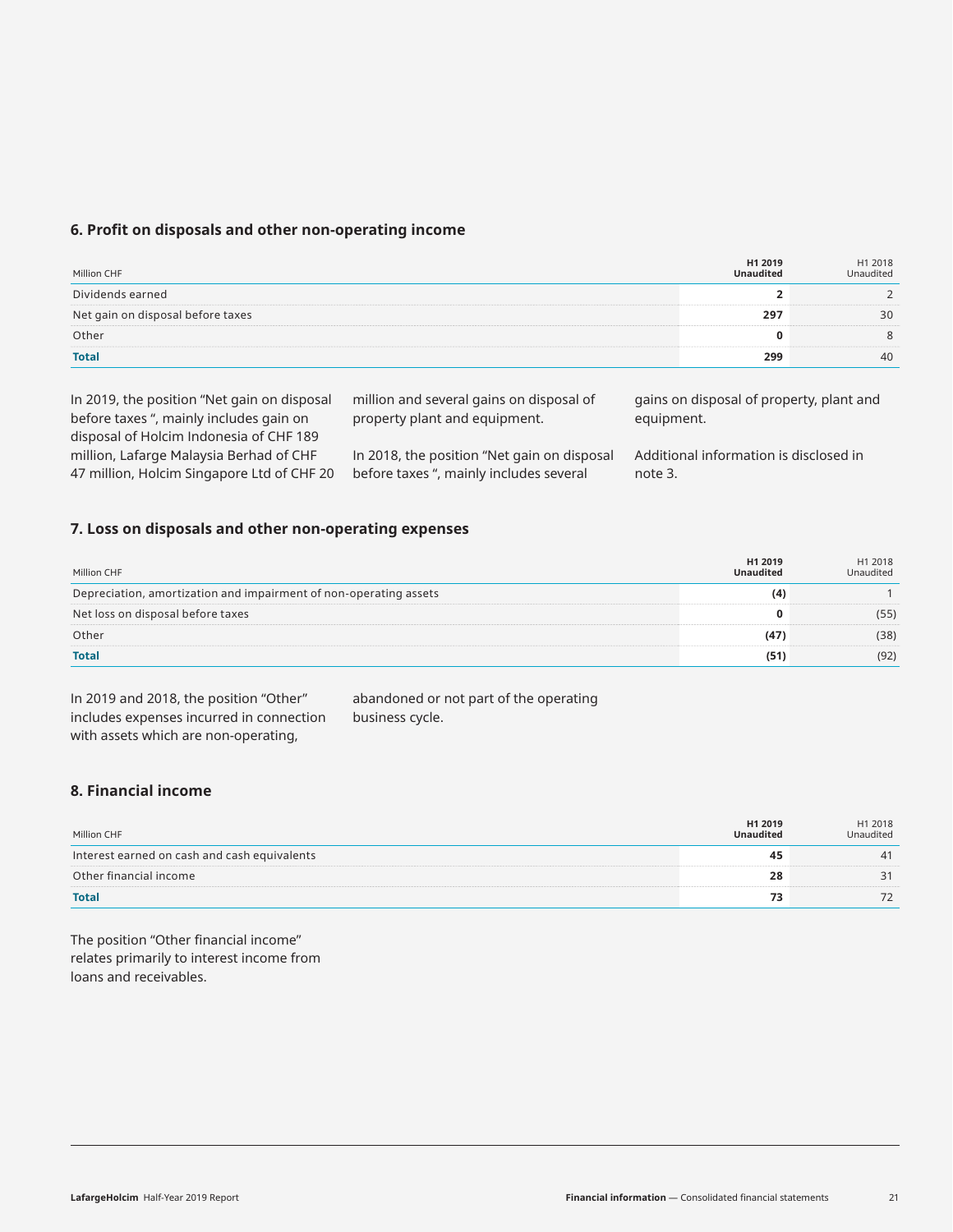#### **Notes to the condensed consolidated financial statements** *continued*

#### **9. Financial expenses**

| Million CHF                                      | H1 2019<br><b>Unaudited</b> | H1 2018<br>Unaudited |
|--------------------------------------------------|-----------------------------|----------------------|
| Interest expenses                                | (285)                       | (366)                |
| Interest expenses on lease liabilities           | (43)                        | (4)                  |
| Net interest expense on retirement benefit plans | (25)                        | (23)                 |
| Other financial expenses                         | (98)                        | (127)                |
| <b>Total</b>                                     | (451)                       | (521)                |

The position "Interest expenses" relate primarily to financial liabilities measured at amortized cost, including amortization on bonds and private placements of CHF 41 million (2018: CHF 38 million).

The position "Other financial expenses includes notably accruals for interest related to ongoing legal and tax cases, upfront fee for liability management transactions, bank charges and foreign exchange impact.

#### **10. Taxes**

Excluding impairments and divestments, the Group's effective tax rate is 27.0 percent for the six months ended June 30, 2019 (respectively 29.5 percent for the six months ended June 30, 2018 and 27.7 percent for the year ended December 31, 2018).

#### **11. Earnings per share**

|                                                                                                 | H1 2019<br><b>Unaudited</b> | H1 2018<br>Unaudited |
|-------------------------------------------------------------------------------------------------|-----------------------------|----------------------|
| <b>Earnings per share in CHF</b>                                                                | 1.68                        | 0.53                 |
| Net income - shareholders of LafargeHolcim Ltd -<br>as per statement of income (in million CHF) | 1,009                       | 318                  |
| Coupon relating to the Perpetual Subordinated Notes <sup>1</sup>                                | (6)                         | $\Omega$             |
| Adjusted net income - shareholders of LafargeHolcim Ltd                                         | 1,003                       | 318                  |
| Weighted average number of shares outstanding                                                   | 596,780,321                 | 596,253,553          |
|                                                                                                 |                             |                      |
| Fully diluted earnings per share in CHF                                                         | 1.68                        | 0.53                 |
| Adjusted net income used to determine diluted earnings per share (in million CHF)               | 1,003                       | 318                  |
| Weighted average number of shares outstanding                                                   | 596,780,321                 | 596,253,553          |
| Adjustment for assumed exercise of share options and performance shares                         | 242,816                     | 259,348              |
| Weighted average number of shares for diluted earnings per share                                | 597,023,137                 | 596,512,901          |

1 LafargeHolcim issued two perpetual subortinated notes: EUR 500 million at an initial fixed coupon of 3% in April 2019 and CHF 200 million at an initial fixed coupon of 3.5% in November 2018.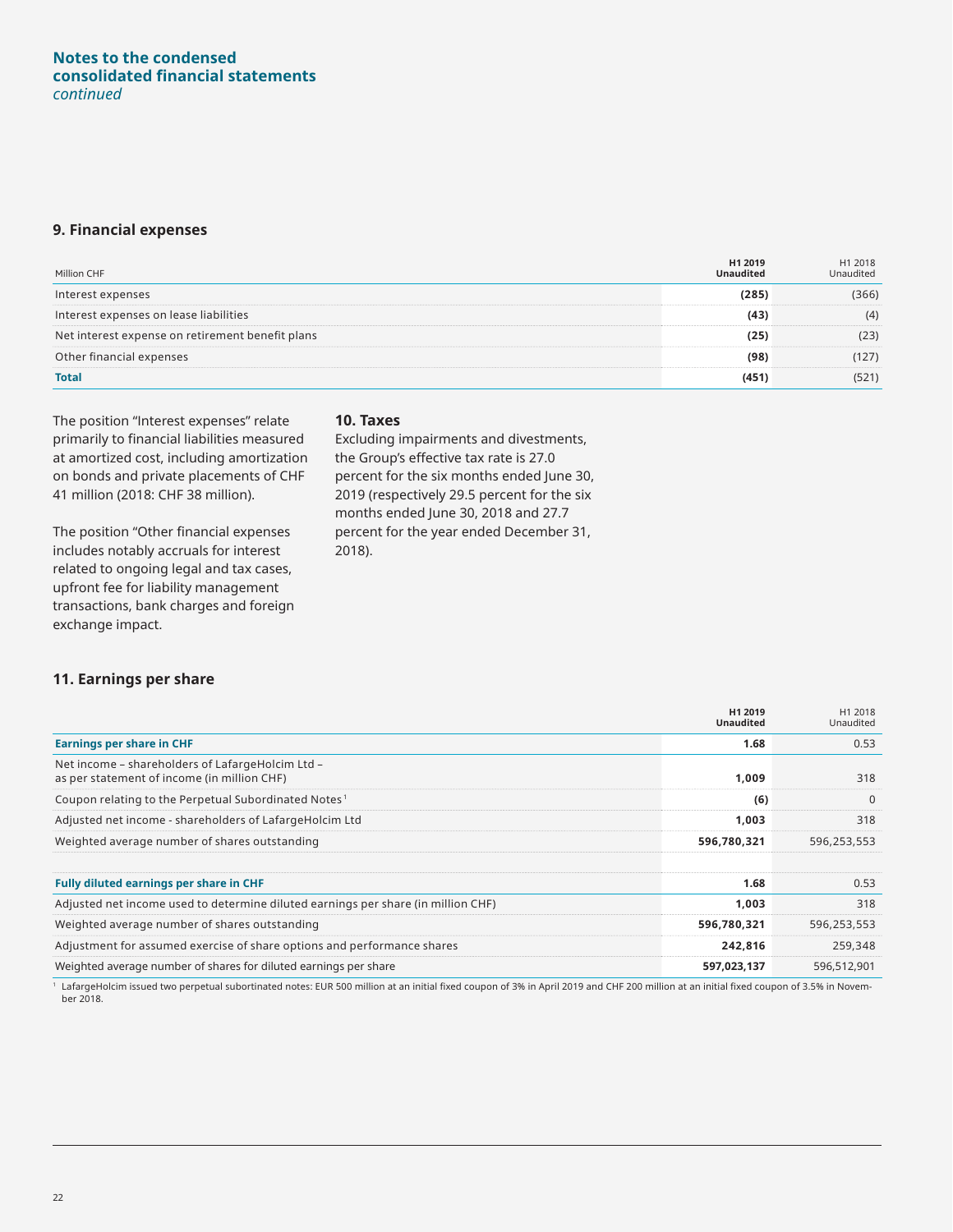In conformity with the decision taken at the annual general meeting of shareholders on May 15, 2019, a dividend of CHF 2.00 per registered share for the financial year 2018 was paid out of capital surplus on June 25, 2019. LafargeHolcim offered to its shareholders the option of receiving the distribution in the form of new LafargeHolcim shares, cash or a combination thereof. 72.98 percent of the distribution was paid in the form of new LafargeHolcim Ltd shares. This resulted in a total payment of CHF 322 million. 19,303,633 new shares were issued out of authorized capital for the scrip dividend.

The annual general meeting also approved the cancellation of shares repurchased under the share buyback program announced in June 2017 and completed in March 2018. 10,283,654 shares will be cancelled in the third quarter 2019.

#### **12. Assets and related liabilities classified as held for sale**

In the second quarter 2019, the Group signed an agreement with San Miguel Corporation for the disposal of its entire interest of 85.7% in Holcim Philippines Inc. for an enterprise value of USD 2.15 billion, on a 100 percent basis and consequently classified the assets and the related liabilities as held for sale. Closing of the transaction is expected in the fourth quarter 2019 and is subject to customary and regulatory approvals. Holcim Philippines and its subsidiaries consist of four integrated cement plants and one

grinding plant and are presented in the reportable segment Asia Pacific.

The assets classified as held for sale also include property, plant and equipment related to a cement plant in China, as disclosed in note 13.2 of the 2018 Annual Report.

The assets and related liabilities classified as held for sale as of December 31, 2018, included the assets and liabilities of Holcim Indonesia and its subsidiaries which were disposed of in the first quarter 2019, as disclosed in note 3.

| Million CHF                                                            | H1 2019<br><b>Unaudited</b> | 2018<br>Audited |
|------------------------------------------------------------------------|-----------------------------|-----------------|
| Cash and cash equivalents                                              | 18                          | 25              |
| Inventories                                                            | 87                          | 67              |
| Other current assets                                                   | 107                         | 88              |
| Property, plant and equipment                                          | 539                         | 1,028           |
| Goodwill and intangible assets                                         | 483                         | 88              |
| Other long-term assets                                                 | 96                          | 15              |
| Assets classified as held for sale                                     | 1,330                       | 1,311           |
| <b>Current liabilities</b>                                             | 193                         | 345             |
| Long-term liabilities                                                  | 79                          | 282             |
| Liabilites directly associated with assets classified as held for sale | 272                         | 627             |
| Net assets classified as held for sale                                 | 1,058                       | 684             |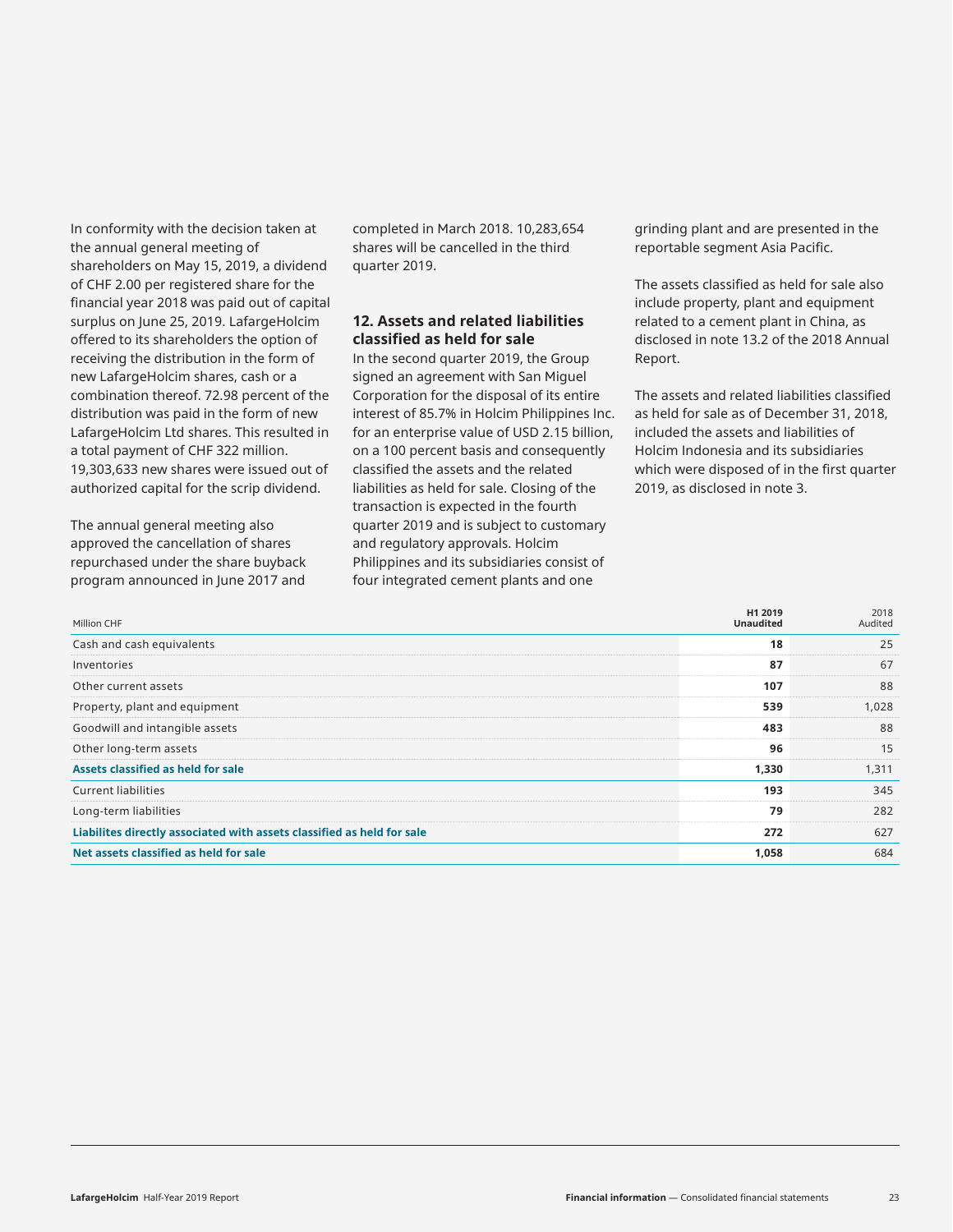#### **Notes to the condensed consolidated financial statements** *continued*

#### **13. Lease liability and Right-of-use assets**

Note 1 explains the accounting policy changes and the initial application of IFRS 16 as of January 1, 2019.

As part of its activities, the Group has entered into various lease agreements as lessee, largely for trucks and heavy mobile

equipment, for land and buildings as well as time charter agreements for vessels.

#### **13.1 Transition adjustments recognized as of January 1, 2019 on initial application of IFRS 16**

The lease liability as of January 1, 2019 amounted to CHF 1,617 million, of which CHF 358 million recorded in "Current financial liabilities" and CHF 1,258 million in "Long-term financial liabilities". The

table below presents a reconciliation of the undiscounted operating lease commitments presented in the 2018 Annual Report in note 15 to the capitalized amount as of January 1, 2019. The weighted average incremental borrowing rate used for the discounting as of January 1, 2019 is based on the Group's portfolio of leases and totals 5.4%.

#### *Reconciliation of undiscounted operating lease commitments as of December 31, 2018 to the recognized lease liability as of January 1, 2019*

| <b>Operating lease commitments as of December 31, 2018</b><br>Exemption of commitments for non-lease components<br>Exemption of commitments for short-term leases<br>Exemption of commitments for leases of low value assets<br>Onerous lease contracts<br>Undiscounted future lease payments from operating leases |       |
|---------------------------------------------------------------------------------------------------------------------------------------------------------------------------------------------------------------------------------------------------------------------------------------------------------------------|-------|
|                                                                                                                                                                                                                                                                                                                     | 1,955 |
|                                                                                                                                                                                                                                                                                                                     | (157) |
|                                                                                                                                                                                                                                                                                                                     | (13)  |
|                                                                                                                                                                                                                                                                                                                     | (10)  |
|                                                                                                                                                                                                                                                                                                                     | 16    |
|                                                                                                                                                                                                                                                                                                                     | 1,791 |
| Effect of discounting                                                                                                                                                                                                                                                                                               | (341) |
| Addition of Lease liability as of January 1, 2019                                                                                                                                                                                                                                                                   | 1,451 |
| Former IAS 17 finance lease liability as of January 1, 2019                                                                                                                                                                                                                                                         | 166   |
| Total lease liability as of January 1, 2019                                                                                                                                                                                                                                                                         | 1,617 |

Onerous lease contracts were not included in the lease commitment note as they were accounted for as provisions and accordingly reclassified to the lease liability as of January 1, 2019. The Group relied on its assessment as to whether leases are onerous by applying IAS 37 immediately before the date of initial recognition as an alternative to

performing an impairment review. The table above does not include lease liabilities of CHF 108 million relating to disposal groups since such liabilities are included in "Liabilities directly associated with assets classified as held for sale". The measurement of certain right-of-use assets at the lease commencement date resulted in a negative impact in equity of CHF 38 million and in the recognition of a deferred tax asset of CHF 8 million.

The right-of-use assets as of January 1, 2019 amounted to CHF 1,584 million, which is comprised of as follows:

| Discounted former operating lease commitments as of January 1, 2019                            | 1,451 |
|------------------------------------------------------------------------------------------------|-------|
| Impact due to the measurement of certain right-of-use assets at commencement date of the lease | (46)  |
| Net amount accrued and prepaid lease expenses                                                  | 28    |
| Provision for onerous contracts and other reclassifications                                    | (21)  |
| Capitalized right-of-use asset of former operating leases                                      | 1.412 |
| Capitalized assets of former IAS 17 finance leases as of January 1, 2019                       | 172   |
| Right-of-use assets as of January 1, 2019                                                      | 1.584 |

Million CHF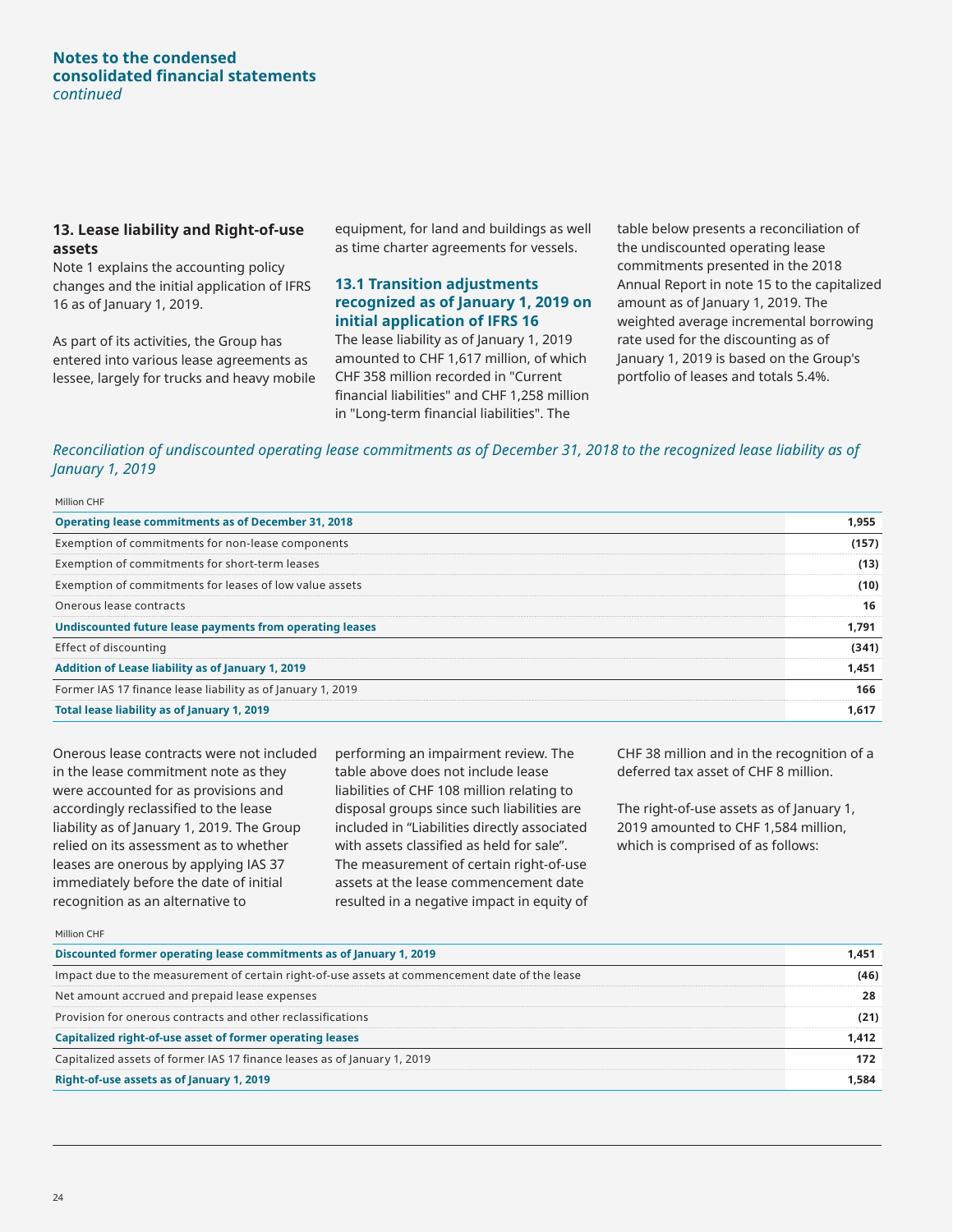#### **13.2 Lease liability and Right-of-use assets as of June 30, 2019**

million included CHF 1,434 million relating to right-of-use assets.

As of June 30, 2019, "Property, plant and equipment" amounting to CHF 27,584

| Million CHF                          | Land | <b>Buildings and</b><br>installations | Machinery,<br>vehicles and<br>equipment | Total right-of-use<br>assets |
|--------------------------------------|------|---------------------------------------|-----------------------------------------|------------------------------|
| Net book value as at January 1, 2019 | 463  | 283                                   | 838                                     | 1.584                        |
| Net book value as at June 30, 2019   | 426  | 250                                   | 758                                     | 1.434                        |
| Depreciation expense                 | (30) | (33)                                  | (142)                                   | (205)                        |

Additions to the right-of-use assets for the first six months 2019 amounted to CHF 114 million.

As of June 30, 2019, the current portion of the long-term lease liability included in the position "Current financial liabilities" amounted to CHF 308 million and the long-term lease liabilities included in the position "Long-term financial liabilities" amounted to CHF 1,168 million. The total

payments for leases in the reporting period amount to CHF 250 million, of which CHF 41 million pertained to interest paid which is presented in cash flow from operating activities in the position "Interest paid" and CHF 209 million presented in cash flow from financing activities in the position "Repayment of long-term lease liabilities".

#### **14. Financial assets and liabilities recognized and measured at fair value**

The following tables present the Group's financial instruments that are recognized and measured at fair value as of June 30, 2019 and as of December 31, 2018. No changes in the valuation techniques of the items below have occurred since the last annual financial statements.

| Million CHF<br>30.6.2019 (unaudited)            | Fair value<br>level 1 | Fair value<br>level 2 | Total |
|-------------------------------------------------|-----------------------|-----------------------|-------|
| <b>Financial assets</b>                         |                       |                       |       |
| Fair value through other comprehensive earnings |                       |                       |       |
| - Strategic equity investments                  | 9                     | 180                   | 189   |
| Fair value through profit and loss              |                       |                       |       |
| - Other current assets                          |                       |                       |       |
| - Derivatives held for hedging                  |                       | 47                    | 47    |
| - Derivatives held for trading                  |                       | $\overline{ }$        |       |
|                                                 |                       |                       |       |
| <b>Financial liabilities</b>                    |                       |                       |       |
| Derivatives held for hedging                    |                       | 69                    | 69    |

Derivatives held for trading 30 30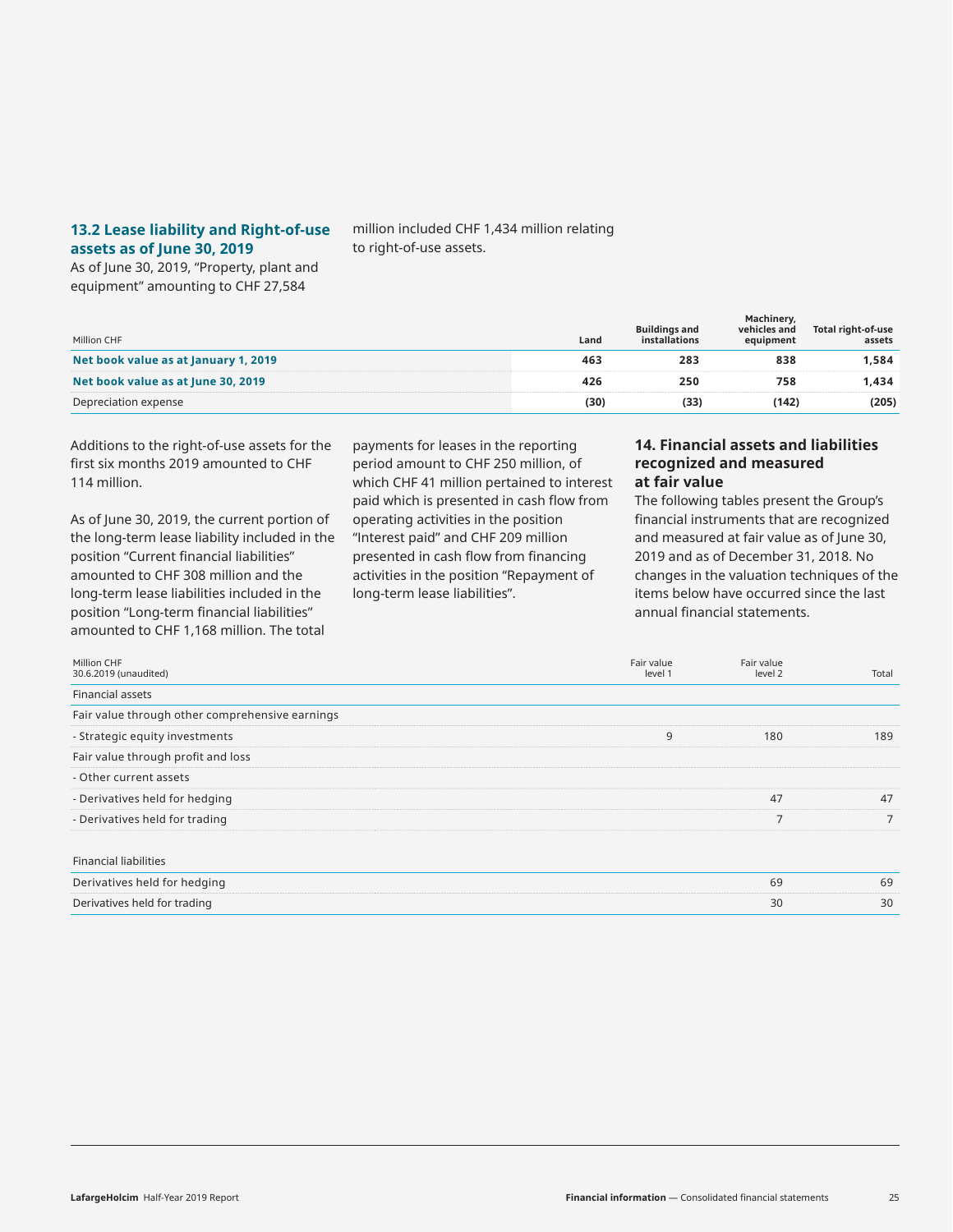#### **Notes to the condensed consolidated financial statements** *continued*

| Million CHF<br>31.12.2018 (audited)             | Fair value<br>level 1 | Fair value<br>level 2 | Total |
|-------------------------------------------------|-----------------------|-----------------------|-------|
| Financial assets                                |                       |                       |       |
| Fair value through other comprehensive earnings |                       |                       |       |
| - Strategic equity investments                  |                       | 196                   | 196   |
| Fair value through profit and loss              |                       |                       |       |
| - Other current assets                          |                       |                       |       |
| - Derivatives held for hedging                  |                       | 78                    | 78    |
| - Derivatives held for trading                  |                       | 13                    | 13    |
| <b>Financial liabilities</b>                    |                       |                       |       |
| Derivatives held for hedging                    |                       | 76                    | 76    |
| Derivatives held for trading                    |                       | 60                    | 60    |

#### **15. Bonds**

On April 3, 2019, Lafarge S.A. repurchased EUR 55 million of the EUR 198 million bond with a coupon of 5.88% which was issued on July 9, 2012.

On April 3, 2019, Lafarge S.A. repurchased EUR 120 million of the EUR 357 million bond with a coupon of 5.50% which was issued on December 16, 2009.

On April 3, 2019, Lafarge S.A. repurchased EUR 154 million of the EUR 371 million bond with a coupon of 4.75% which was issued on March 23, 2005.

On April 4, 2019, Holcim Finance (Australia) Pty Ltd redeemed AUD 200 million bond with a coupon of 5.25% which was issued on October 4, 2012.

On April 5, 2019, Holcim Finance (Luxembourg) S.A. issued EUR 500 million subordinated fixed rate resettable perpetual notes with an initial coupon of 3.0%.

On June 7, 2019, Holcim Capital México, S.A. de C.V. redeemed MXN 1,700 million bond with a coupon of 7.00% which was issued on June 15, 2012.

On June 24, 2019, Lafarge SA repurchased around USD 76 million of the USD 600 million bond with a coupon of 7.125% which was issued on July 18, 2006.

#### **16. Contingencies, guarantees, commitments and contingent assets**

At June 30, 2019, the Group's contingencies amounted to CHF 1,668 million (December 31, 2018: CHF 1,637 million).

Referring to the disclosures on legal and tax matters in note 17.3 of the 2018 Annual Report, there have been no material developments since the last reporting period.

At June 30, 2019, the guarantees issued in the ordinary course of business amounted to CHF 973 million (December 31, 2018: CHF 888 million). The increase is mainly due to surety bonds and letter of credits.

At June 30, 2019, the Group's commitments amounted to CHF 1,820 million (December 31, 2018: CHF 1,946 million). The decrease is mainly related to various purchase commitments.

At June 30, 2019, the Group's contingent assets amounted to CHF 26 million (December 31, 2018: CHF 25 million).

#### **17. Events after the reporting period**

On July 15, 2019 the Group has signed an agreement with ORESA for the acquisition of Somaco, one of Romania's leading precast concrete producers.

#### **18. Authorization of the interim financial statements for issue**

The interim financial statements were authorized for issuance by the Board of Directors of LafargeHolcim Ltd on July 30, 2019.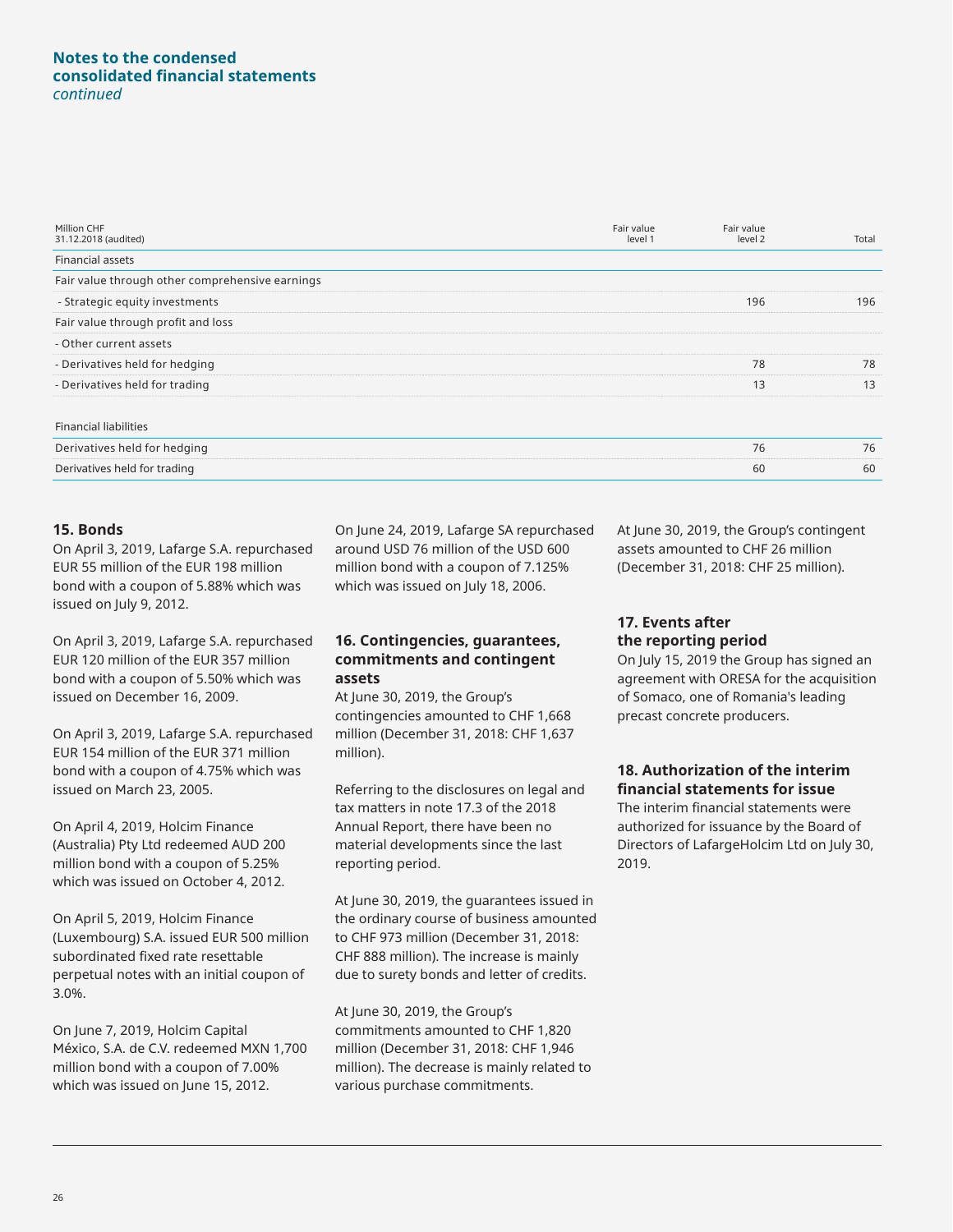### **To the Board of Directors of LafargeHolcim Ltd, Rapperswil-Jona**

### Zug, July 30, 2019

#### **Report on Review of Interim Condensed Consolidated Financial Statements**

#### **Introduction**

We have reviewed the accompanying interim condensed consolidated financial statements of LafargeHolcim Ltd, which comprise the condensed consolidated statement of financial position as at 30 June 2019, and the condensed consolidated statement of income, the condensed consolidated statement of comprehensive earnings, the condensed consolidated statement of changes in equity, the condensed consolidated statement of cash flows for the six-months period then ended and a summary of significant accounting policies and other explanatory notes. Management is responsible for the preparation and fair presentation of this interim condensed consolidated financial information in accordance with International Financial Reporting Standard IAS 34 *Interim Financial Reporting*. Our responsibility is to express a conclusion on this interim condensed consolidated financial information based on our review.

#### **Scope of Review**

We conducted our review in accordance with International Standard on Review Engagements 2410, "Review of Interim Financial Information Performed by the Independent Auditor of the Entity." A review of interim financial information consists of making inquiries, primarily of persons responsible for financial and accounting matters, and applying analytical and other review procedures. A review is substantially less in scope than an audit conducted in accordance with International Standards on Auditing and consequently does not enable us to obtain assurance that we would become aware of all significant matters that might be identified in an audit. Accordingly, we do not express an audit opinion.

#### **Conclusion**

Based on our review, nothing has come to our attention that causes us to believe that the accompanying interim condensed consolidated financial information does not give a true and fair view of the consolidated financial position of the entity as at June 30, 2019, and of its consolidated financial performance and its consolidated cash flows for the six-months period then ended in accordance with International Financial Reporting Standard IAS 34 *Interim Financial Reporting*.

Deloitte AG

**David Quinlin** *Licensed Audit Expert Auditor in charge*

Aexandre Dr.

**Alexandre Dubi** *Licensed Audit Expert*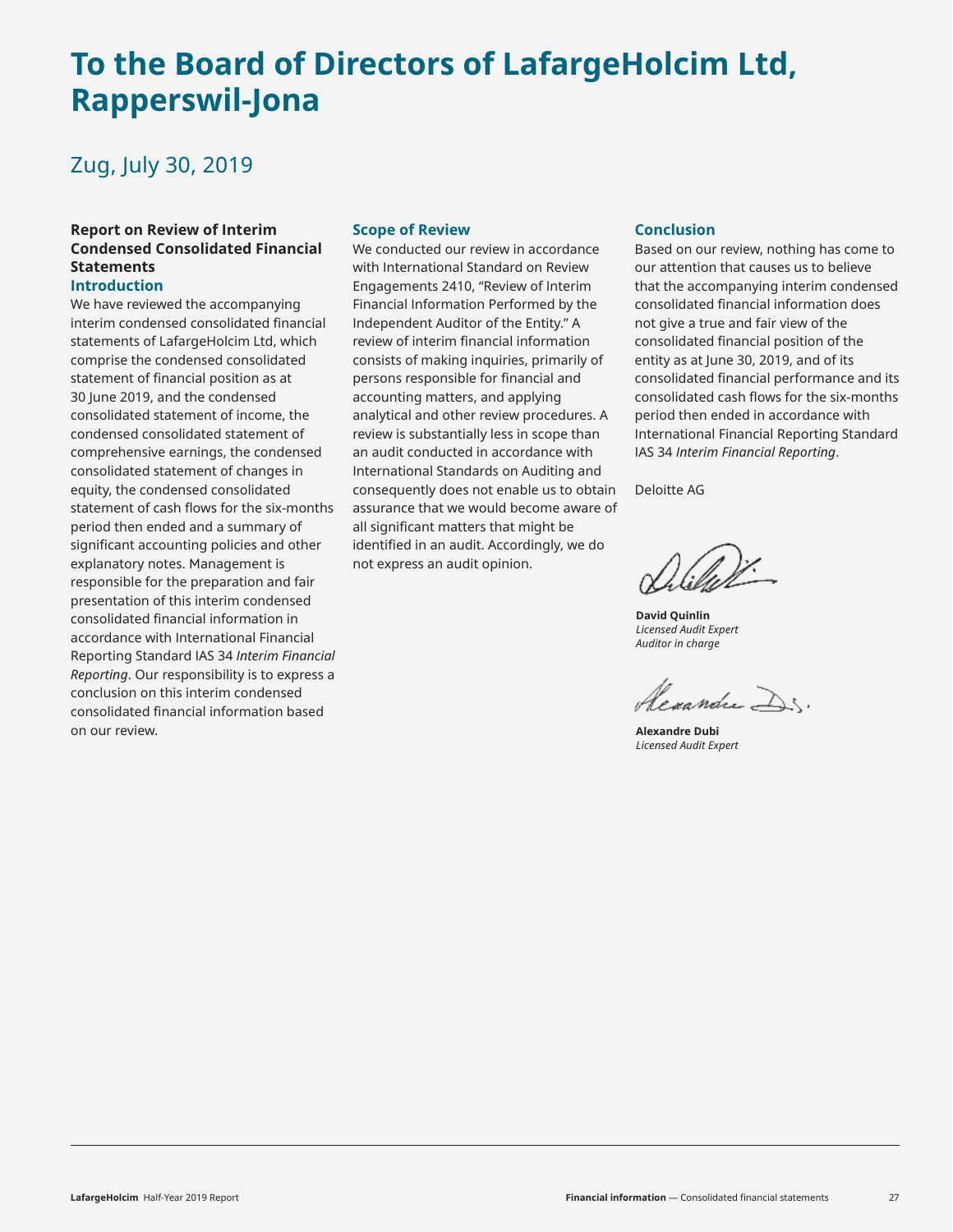### **Reconciliation of Non-GAAP measures**

LafargeHolcim uses alternative performance metrics to measure its financial performance, which are explained below. LafargeHolcim believes that these measurements are useful for analyzing and explaining changes and trends in its historical result of operations, as they allow performance to be compared on a consistent basis.

#### *Reconciling measures of profit and loss to the consolidated statement of income of LafargeHolcim*

| Million CHF                                                             | H1 2019<br>(post-IFRS16) | IFRS16 impact | H1 2019<br>(pre-IFRS16) | H1 2018  |
|-------------------------------------------------------------------------|--------------------------|---------------|-------------------------|----------|
| <b>Net sales</b>                                                        | 13,059                   | 0             | 13,059                  | 13,272   |
| Recurring costs excluding SG&A                                          | (9, 427)                 | 183           | (9,610)                 | (9,666)  |
| Recurring SG&A                                                          | (1,026)                  | 33            | (1,059)                 | (1, 335) |
| Share of profit of joint ventures                                       | 272                      | 0             | 272                     | 213      |
| <b>Recurring EBITDA</b>                                                 | 2,878                    | 216           | 2,662                   | 2,484    |
| Depreciation and amortization                                           | (1, 211)                 | (193)         | (1,018)                 | (1, 104) |
| Impairment of operating assets                                          | (14)                     | 0             | (14)                    | (2)      |
| Restructuring, litigation, implementation and other non-recurring costs | (71)                     | 0             | (71)                    | (300)    |
| <b>Operating profit (EBIT)</b>                                          | 1,581                    | 22            | 1,559                   | 1,078    |
| Profit (loss) on disposal and other non-operating items                 | 248                      | $\mathbf{1}$  | 247                     | (52)     |
| Net financial expenses                                                  | (378)                    | (39)          | (338)                   | (449)    |
| Share of profit of associates                                           | 7                        | 0             | 7                       | 9        |
| Net Profit (loss) before tax)                                           | 1,459                    | (16)          | 1,475                   | 585      |
| Income tax                                                              | (330)                    | 4             | (335)                   | (191)    |
| <b>Net income (loss)</b>                                                | 1,128                    | (12)          | 1,140                   | 394      |

#### *Reconciling measures of Net income before impairment and divestments with Net income disclosed in Financial Statements of LafargeHolcim*

| Million CHF                                              | H1 2019<br>(post-IFRS16) | <b>IFRS16 impact</b> | H1 2019<br>$(pre-IFRS16)$ | H1 2018 |
|----------------------------------------------------------|--------------------------|----------------------|---------------------------|---------|
| Net income (loss)                                        | 1.128                    | (12)                 | 1,140                     | 394     |
| Impairment                                               | (23)                     | 0                    | (23)                      | (1)     |
| Profit/(loss) on divestments                             | 265                      | 0                    | 265                       | (49)    |
| Net income before impairment and divestments             | 886                      | (12)                 | 898                       | 344     |
| Net income before impairment and divestments Group share | 769                      | (11)                 | 780                       | 371     |

Adjustments disclosed net of taxation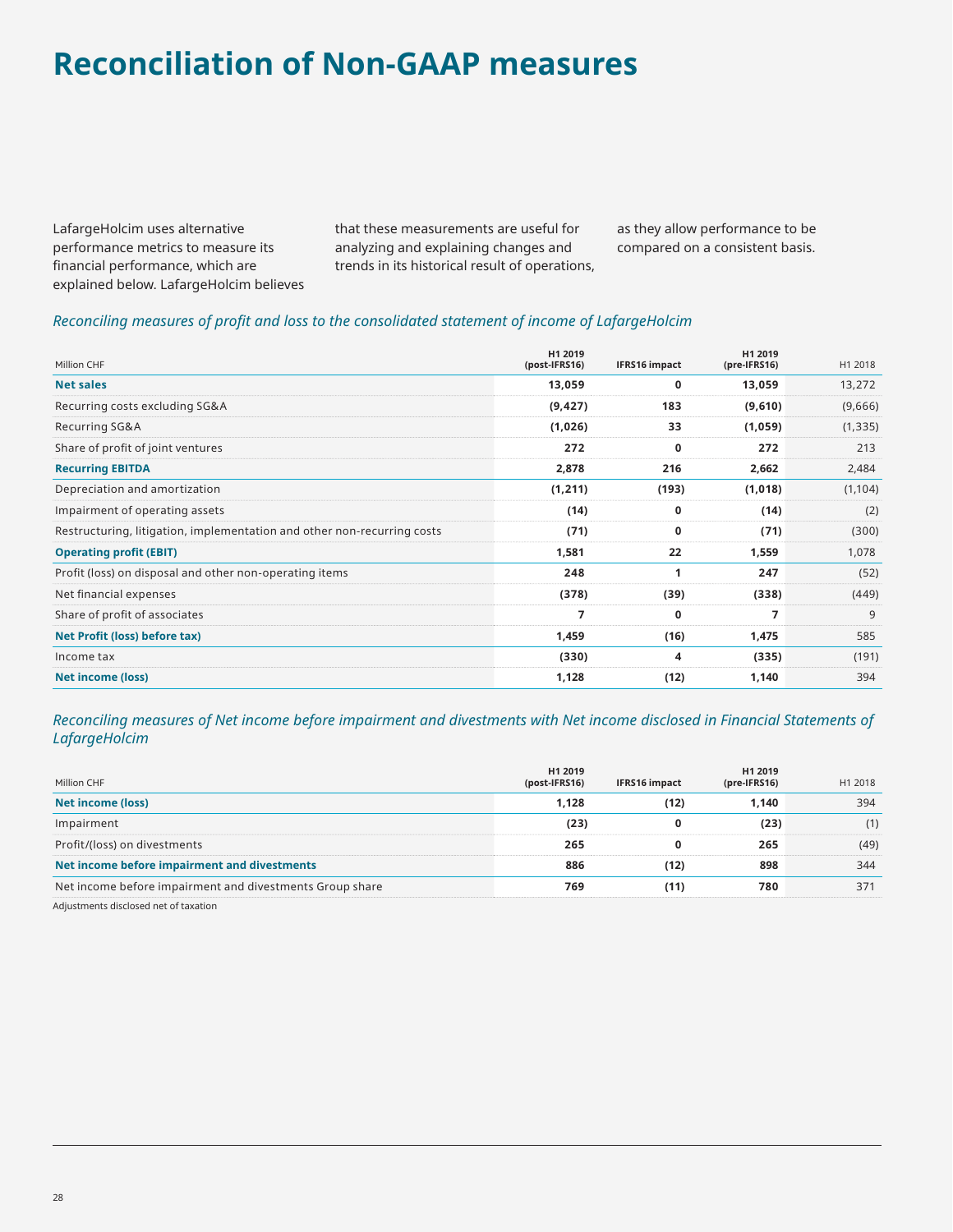#### *Reconciling measures of Free Cash Flow to the consolidated statement of cash flows of LafargeHolcim*

| Million CHF                                | H <sub>1</sub> 2019<br>(post-IFRS16) | <b>IFRS16 impact</b> | H1 2019<br>$(\text{pre-IFRS16})$ | H1 2018 |
|--------------------------------------------|--------------------------------------|----------------------|----------------------------------|---------|
| <b>Cash flow from operating activities</b> | 1.067                                | 199                  | 868                              | 53      |
| Purchase of property, plant and equipment  | (647)                                | 0                    | (647)                            | (586)   |
| Disposal of property, plant and equipment  | 41                                   |                      | 41                               | 61      |
| <b>Free Cash Flow</b>                      | 461                                  | 199                  | 262                              | (473)   |

#### *Reconciling measures of net financial debt to the consolidated statement of financial position of LafargeHolcim*

| Million CHF                          | H1 2019<br>(post-IFRS16) | <b>IFRS16 impact</b> | H1 2019<br>$(\text{pre-IFRS16})$ | H1 2018 |
|--------------------------------------|--------------------------|----------------------|----------------------------------|---------|
| <b>Current financial liabilities</b> | 2.862                    | 284                  | 2,578                            | 3,063   |
| Long-term financial liabilities      | 12.886                   | 1.026                | 11.860                           | 13,061  |
| Cash and cash equivalents            | 3.045                    | 0                    | 3.045                            | 2.515   |
| Short-term derivative assets         | 29                       | 0                    | 29                               | 66      |
| Long-term derivative assets          | 25                       | O                    | 25                               | 26      |
| Net financial debt                   | 12.650                   | 1.310                | 11.340                           | 13,518  |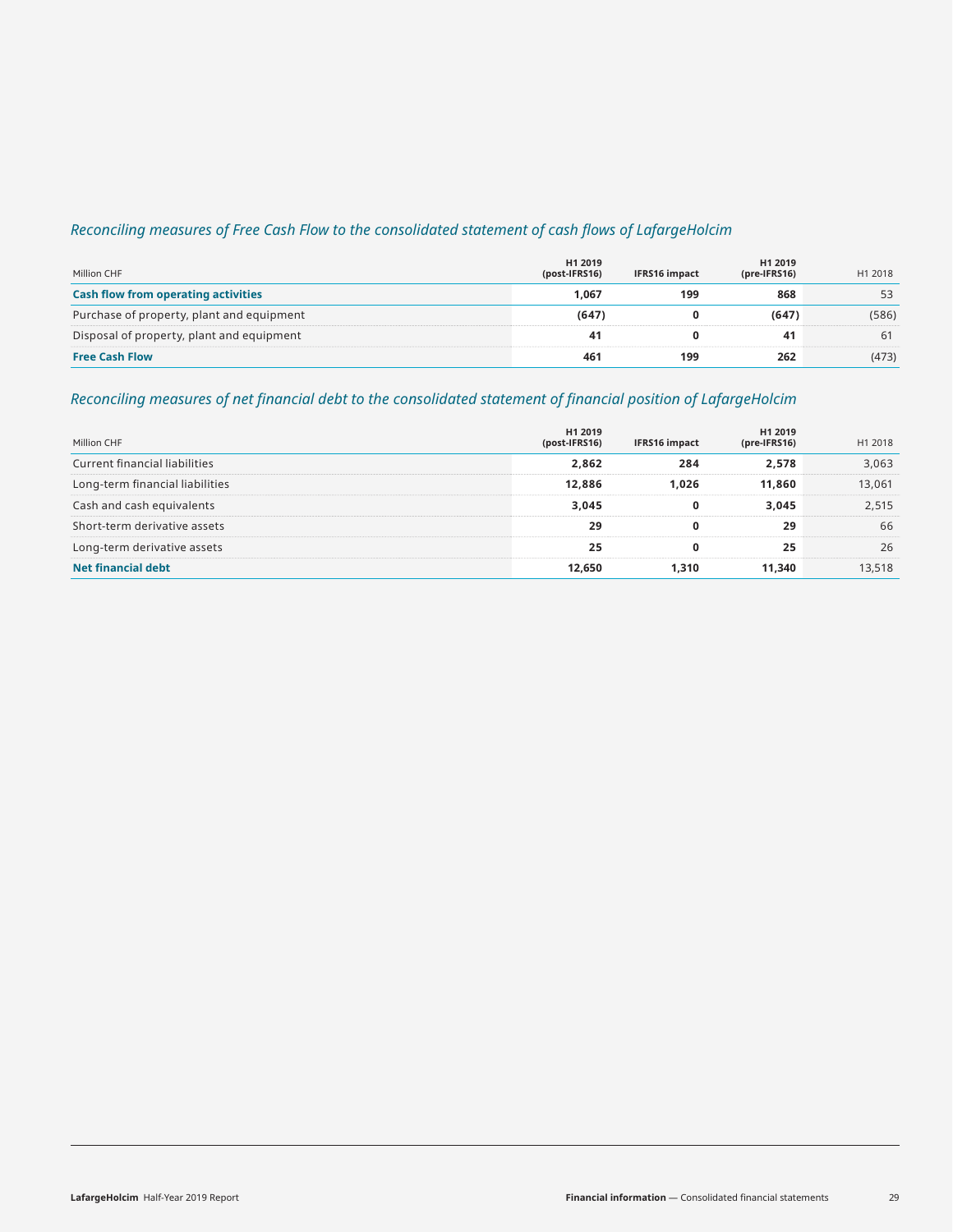### **Definition of Non-GAAP measures used in this report**

#### *Like-for-like*

Like-for-like information is information factoring out changes in the scope of consolidation (such as divestments and acquisitions occurring in 2019 and 2018) and currency translation effects (2019 figures are converted with 2018 exchange rates in order to calculate the currency effects).

#### *Recurring SG&A costs*

Fixed cost related to Administrative, Marketing & Sales, Corporate Manufacturing and Corporate Logistics costs included in Recurring EBITDA.

#### *Restructuring, litigation, implementation and other non-recurring costs*

Restructuring, litigation, implementation and other non-recurring costs comprise significant items that, because of their exceptional nature, cannot be viewed as inherent to the Group's ongoing performance, such as strategic restructuring, major items relating to antitrust fines and other business-related litigation cases.

#### *Profit and Loss on disposals and other non-operating items*

Profit and Loss on disposals and nonoperating items comprise capital gains or losses on the sale of Group companies and of property, plant and equipment and other non-operating items that are not directly related to the Group's normal operating activities such as revaluation gains or losses on previously held equity interests, disputes with non-controlling interests and other major lawsuits.

#### *Recurring EBITDA*

The Recurring EBITDA (Earnings before interest, tax, depreciation and amortization) is an indicator to measure the performance of the Group excluding the impacts of non-recurring items. It is defined as:

+/– Operating profit (EBIT);

- depreciation, amortization and impairment of operating assets; and
- restructuring, litigation, implementation and other non recurring costs.

#### *Recurring EBITDA margin*

The Recurring EBITDA margin is an indicator to measure the profitability of the Group excluding the impacts of non-recurring items. It is defined as the Recurring EBITDA divided by Net Sales.

#### *Operating profit before impairment*

The Operating profit before impairment is an indicator that measures the profit earned from the Group's core business activities excluding impairment charges which, because of their exceptional nature, cannot be viewed as inherent to the Group's ongoing activities. It is defined as:

+/– Operating profit (loss); – impairment of goodwill and assets.

#### *Net income before impairment and divestments*

Net income before impairment and divestments excludes impairment charges and capital gains and losses arising on disposals of investments which, because of their exceptional nature, cannot be viewed as inherent to the Group's ongoing activities. It is defined as:

- +/– Net income (loss)
- gains and losses on disposals of Group companies; and
- impairments of goodwill and assets.

#### *EPS (Earnings Per Share) before impairment and divestments*

The Earnings Per Share (EPS) before impairment and divestments is a indicator that measures the theoretical profitability per share of stock outstanding based on a net income before impairment and divestments. It is defined as:

– net income before impairment and divestments attributable to the shareholders of LafargeHolcim Ltd divided by the weighted average number of shares outstanding.

#### *Capex or Capex Net (Net Maintenance and Expansion Capex)*

The Net Maintenance and Expansion Capex ("Capex" or "Capex Net") is an indicator to measure the cash spent to maintain or expand its asset base. It is defined as:

- + Expenditure to increase existing or create additional capacity to produce, distribute or provide services for existing products (expansion) or to diversify into new products or markets (diversification);
- + Expenditure to sustain the functional capacity of a particular component, assembly, equipment, production line or the whole plant, which may or may not generate a change of the resulting cash flow; and
- Proceeds from sale of property, plant and equipment.

#### *Free Cash Flow*

The Free Cash Flow is an indicator to measure the level of cash generated by the Group after spending cash to maintain or expand its asset base. It is defined as:

- +/– Cash flow from operating activities; and
- Net Maintenance and Expansion Capex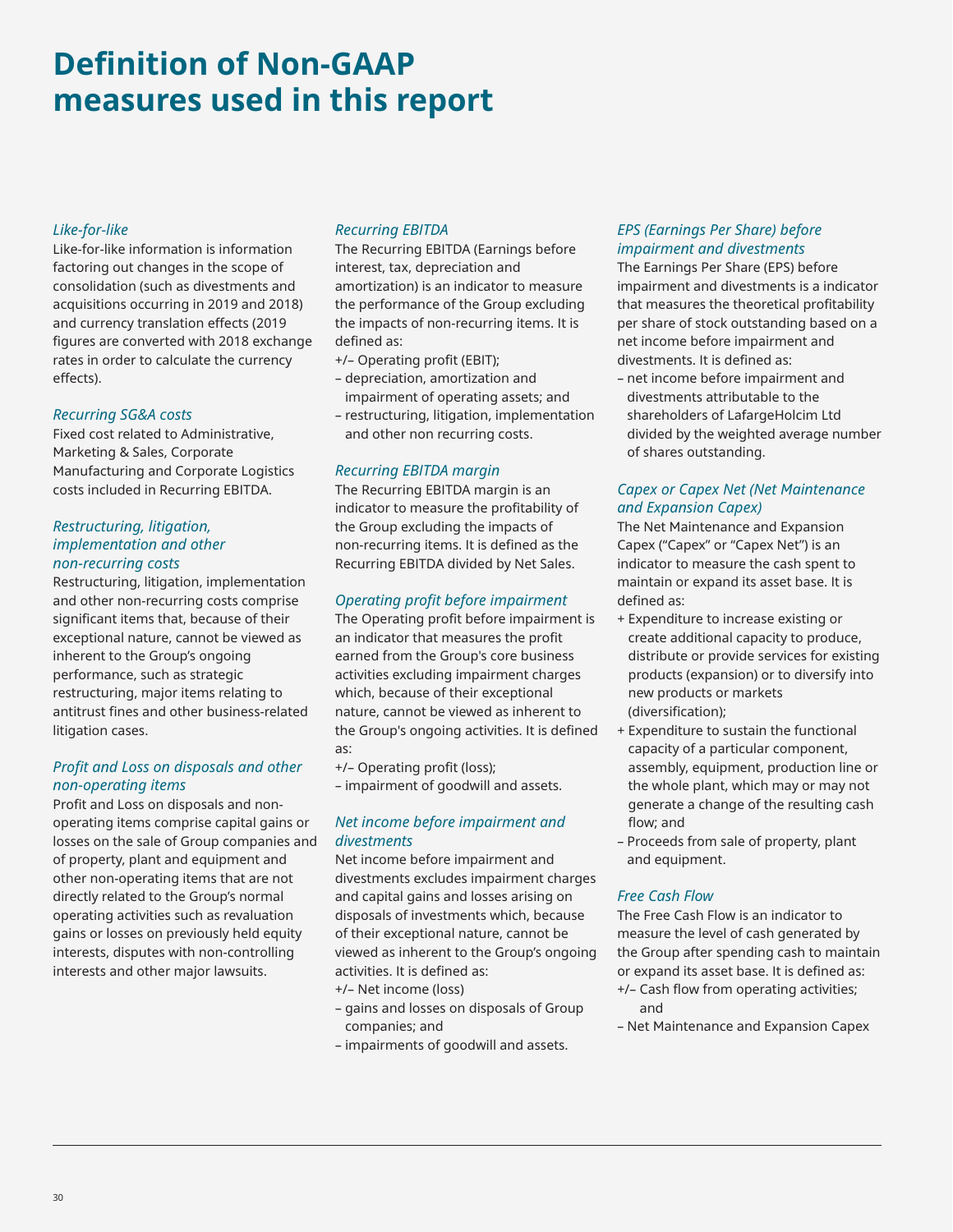#### *Net financial debt ("Net debt")*

The Net financial debt ("Net debt") is an indicator to measure the financial debt of the Group after deduction of the cash. It is defined as:

- + Financial liabilities (long-term and short-term) including derivative liabilities;
- Cash and cash equivalents; and
- Derivative assets.

#### *Invested Capital*

The Invested Capital is an indicator that measures total funds invested by shareholders, lenders and any other financing sources. It is defined as:

- + Total shareholders' equity;
- + Net financial debt;
- Assets classified as held for sale;
- + Liabilities classified as held for sale;
- Current financial receivables; and
- Long-term financial investments and other long-term assets.

#### *NOPAT (Net Operating Profit After Tax)*

The Net Operating Profit After Tax ("NOPAT") is an indicator that measures the Group's potential earnings if it had no debt. It is defined as:

- +/– Net Operating Profit (being the recurring EBITDA, adjusted for depreciation and amortization of operating assets but excluding impairment of operating assets); and
- Standard Taxes (being the taxes applying the Group's tax rate to the Net Operating Profit as defined above).

#### *ROIC (Return On Invested Capital)*

The ROIC (Return On Invested Capital) measures the Group's ability to efficiently use invested capital. It is defined as Net Operating Profit After Tax (NOPAT) divided by the average Invested Capital. The average is calculated by adding the Invested Capital at the beginning of the period to that at the end of the period and dividing the sum by 2 (based on a rolling 12-month calculation).

#### *Cash conversion*

The cash conversion is an indicator that measures the Group's ability to convert profits into available cash. It is defined as Free Cash Flow divided by Recurring EBITDA.

This set of definitions can be found on our website:

*www.lafargeholcim.com/non-gaap-measures*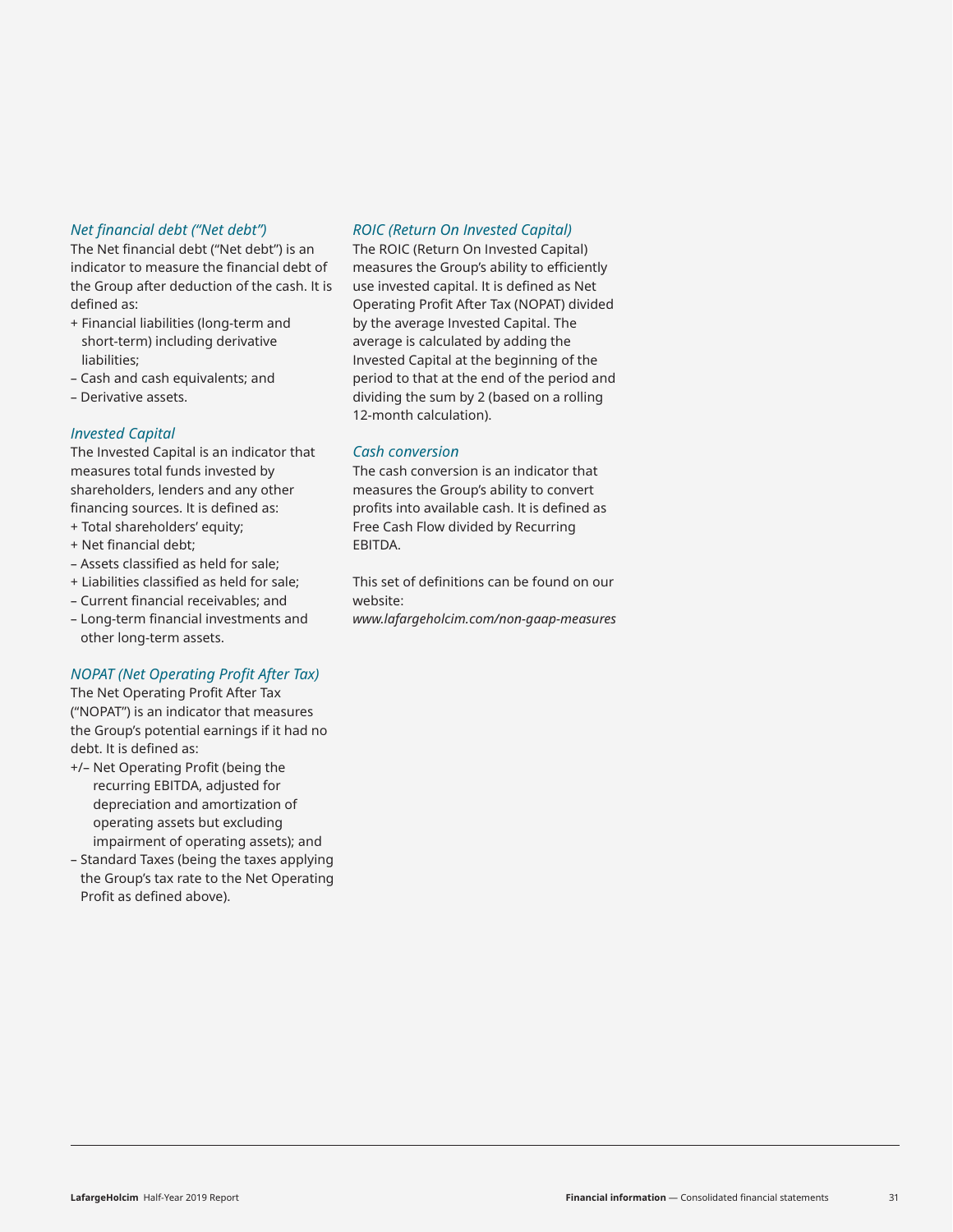### **Responsibility statement**

We certify that, to the best of our knowledge and having made reasonable inquiries to that end, the financial statements have been prepared in accordance with applicable accounting standards and give a true and fair view of the assets and liabilities, and of the financial position and results of the Company and of its consolidated subsidiaries, and that this interim report provides a true and fair view of the evolution of the business, results and financial condition of the Company and of its consolidated subsidiaries, and a description of the main risks and uncertainties the Company and its consolidated subsidiaries are subject to.

Zug, July 30, 2019

**Jan Jenisch**  *Chief Executive Officer*

**Géraldine Picaud** *Chief Financial Officer*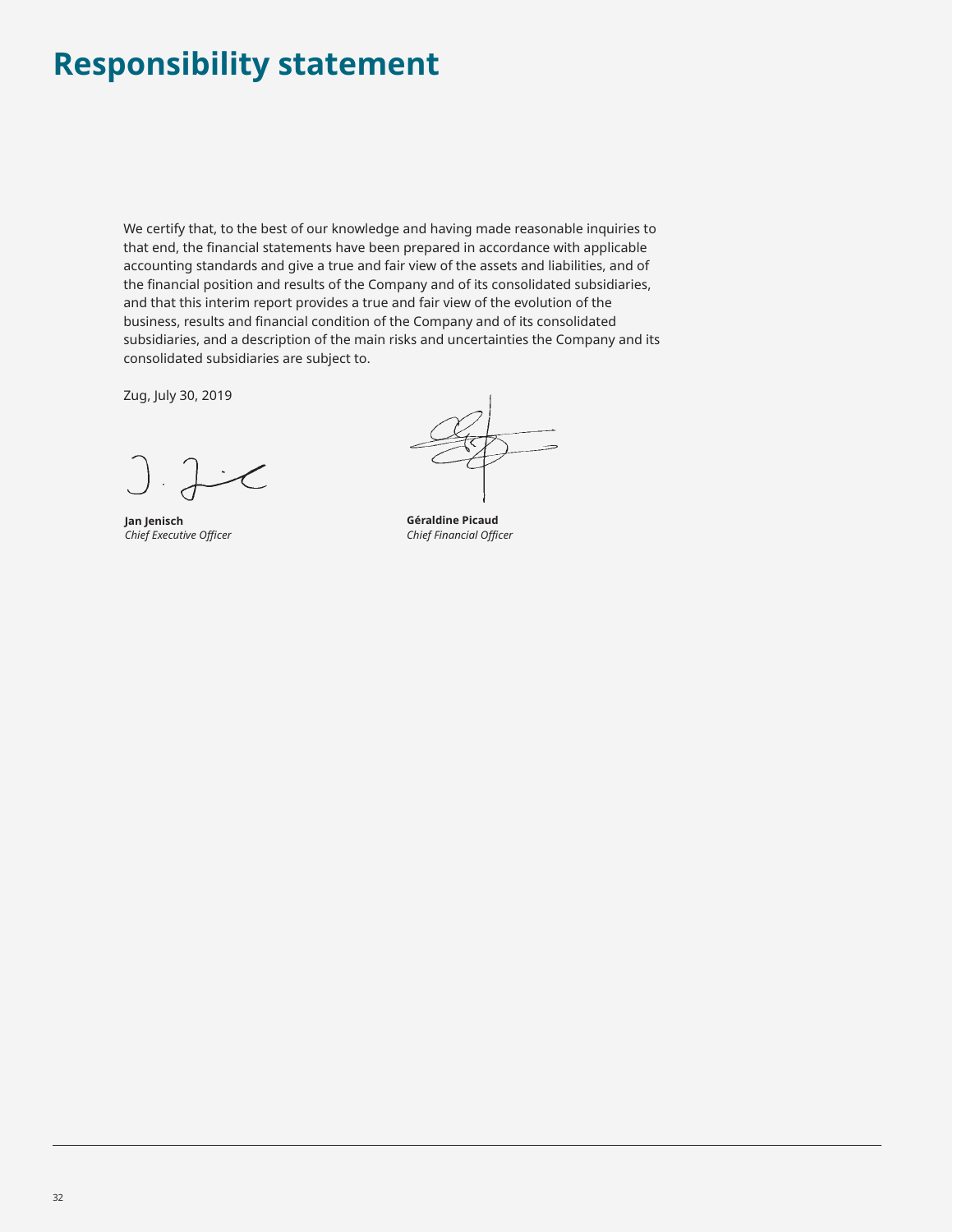#### **LafargeHolcim securities**

The LafargeHolcim shares (security code number 12214059) are traded on the Main Standard of the SIX Swiss Exchange in Zurich and on Euronext in Paris. Telekurs lists the registered share under LHN and the corresponding code under Bloomberg is LHN:VX. The market capitalization of LafargeHolcim Ltd amounted to CHF 29.9 billion as at June 30, 2019.

#### **Cautionary statement regarding forward-looking statements**

This document may contain certain forward-looking statements relating to the Group's future business, development and economic performance. Such statements may be subject to a number of risks, uncertainties and other important factors, such as but not limited to (1) competitive pressures; (2) legislative and regulatory developments; (3) global, macroeconomic and political trends; (4) fluctuations in currency exchange rates and general financial market conditions; (5) delay or

inability in obtaining approvals from authorities; (6) technical developments; (7) litigation; (8) adverse publicity and news coverage, which could cause actual development and results to differ materially from the statements made in this document.

LafargeHolcim assumes no obligation to update or alter forward-looking statements whether as a result of new information, future events or otherwise.

Financial reporting calendar

October 25, 2019 **Results for the third quarter 2019**